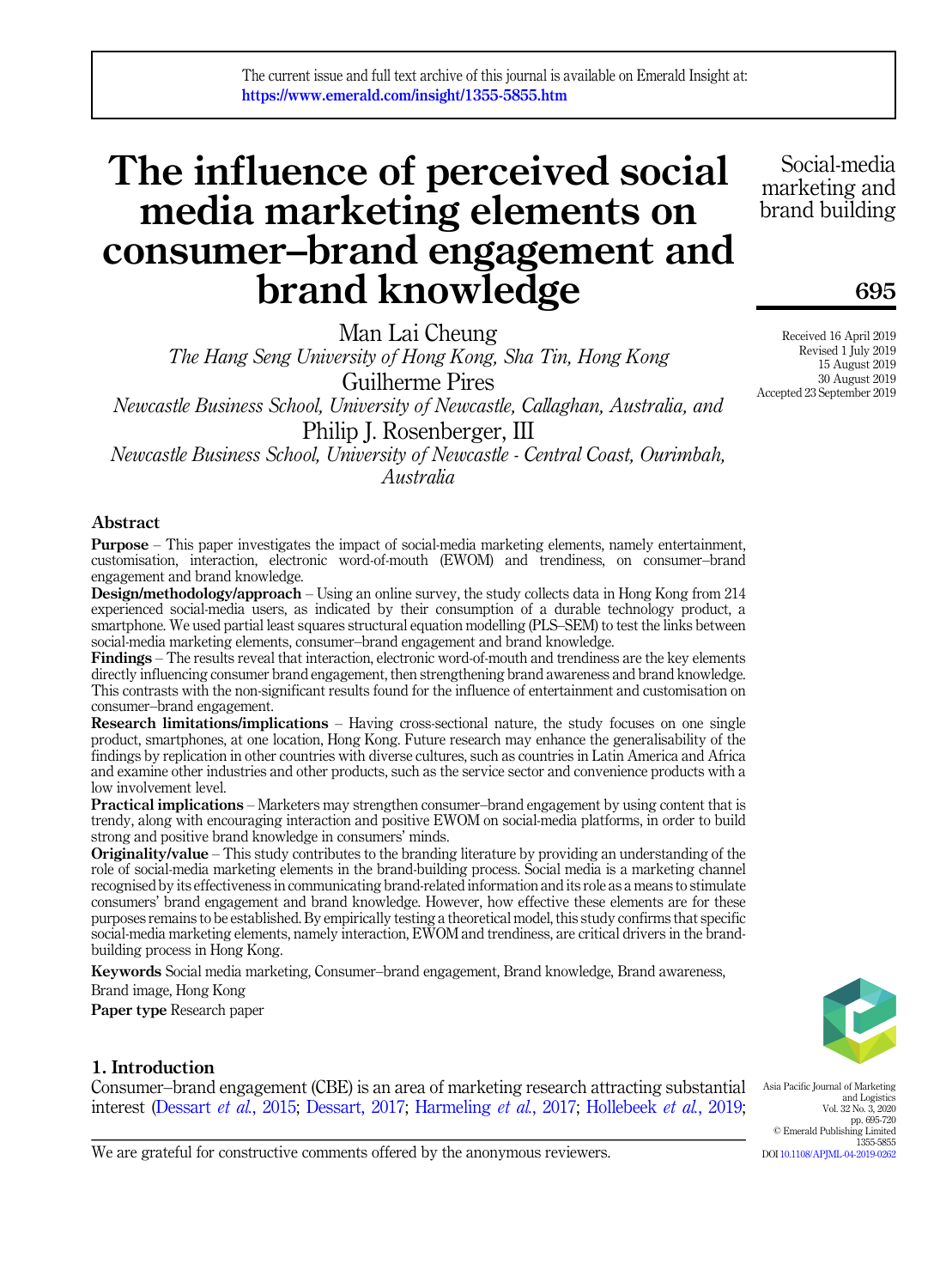[Maslowska](#page-22-0) et al., 2016). Reportedly, over the next five years, more than 80 per cent of marketers will seek to engage consumers by building a relationship with them, based on the expectation that engaged consumers are likely to visit 40 per cent more per year, adding a 20 per cent premium in terms of profitability ([Pansari and Kumar, 2017](#page-23-0)).

Defined as "consumers' brand-related cognitive, emotional and behavioural activity related to focal brand interactions" [\(Hollebeek](#page-20-2) *et al.*, 2014, p. 149), CBE is a multidimensional construct with cognitive, emotional and behavioural dimensions [\(Bowden, 2009;](#page-17-0) [Brodie](#page-17-1) et al., [2011;](#page-17-1) [Dessart](#page-18-2) et al., 2016; [Dwivedi, 2015;](#page-19-0) [Hollebeek, 2011](#page-20-3); [Mollen and Wilson, 2010;](#page-22-1) [Van Doorn](#page-24-0) et al.[, 2010](#page-24-0); [Vivek](#page-24-1) et al., 2012). Research interest ensues from the recognition of the importance of CBE for marketing strategy, encompassing the creation and enhancement of consumer– brand relationships [\(Brodie](#page-17-2) et al., 2013; [Chiang](#page-18-3) et al., 2017; [Hepola](#page-20-4) et al., 2017).

Acknowledged as a priority area for marketing research ([Hollebeek](#page-20-5) et al., 2016; [MSI, 2018\)](#page-22-2), CBE is an influential construct for building customer satisfaction, brand love and brand loyalty ([Islam and Rahman, 2016](#page-20-6)) and for improving advertising effectiveness [\(Yang](#page-25-0) et al., [2016\)](#page-25-0) and overall business performance ([Kumar and Pansari, 2016](#page-21-0)). Thus, marketers seek to deepen their understanding of how CBE is formed, nurtured and sustained [\(Calder](#page-17-3)  $et al.$ , 2016; [Harrigan](#page-20-7) et al., 2017; [Schultz and Peltier, 2013\)](#page-23-1). Accordingly, there are calls for strengthening the theoretical framework underpinning CBE with empirical evidence [\(Hollebeek](#page-20-2) *et al.*, 2014; [Hollebeek](#page-20-5) et al., 2016; [Islam and Rahman, 2016\)](#page-20-6), especially regarding what concerns its antecedents and consequents [\(Pansari and Kumar, 2017](#page-23-0)). Arguably, there is a need for empirical research on CBE to enhance understanding of the construct, drivers and methods, such as the use of marketing communications for acquiring and retaining consumers through consumer–brand relationship enhancement.

Inextricably linked to CBE, social media marketing (SMM) involves the development and deployment of marketing strategies using a social-media platform to communicate brandrelated information and to manage the relationship with customers ([Schultz and Peltier, 2013](#page-23-1); [Solem and Pedersen, 2016](#page-24-2); [Thoring, 2011](#page-24-3)). Indeed, SMM plays a considerable role in influencing consumers' perceptions towards brands ([Keller, 2009](#page-21-1); [Langaro](#page-21-2) et al., 2018), and consumers increasingly search for information about products and brands using socialmedia channels [\(Mangold and Faulds, 2009](#page-22-3)). Hence, there is the view that SMM strengthens consumers' brand knowledge more than traditional marketing communications [\(Bruhn](#page-17-4) *et al.*, [2012;](#page-17-4) [Frank and Watchravesringkan, 2016](#page-19-1)).

Reportedly, 74 per cent of online consumers use social-media platforms ([Duggan](#page-19-2) et al., [2015\)](#page-19-2), and over 50 per cent of the social-media platforms obtain brand-related information by following brand pages ([Ismail, 2017](#page-20-8)). Recent statistical reports assess the global social-media penetration rate at 42 per cent [\(Statista, 2019a\)](#page-24-4), with more than 3 billion monthly active users ([Statista, 2019b](#page-24-5)). This usage helps explain why over 90 per cent of businesses reportedly include social-media communication in their marketing strategies, by using Facebook, Instagram, Twitter and YouTube to communicate branded information to consumers ([Stelzner, 2014\)](#page-24-6). Businesses use social-media platforms to communicate brand-related information, such as sharing updates and generating feedback, as well as to obtain information about consumers' preferences and to manage relationships with customers, all of which facilitate building CBE and strong brands [\(De Vries and Carlson, 2014](#page-18-4); [Thoring, 2011\)](#page-24-3).

Marketers understand SMM's superiority relative to traditional advertising in communicating with customers and in brand-building activities ([Abzari](#page-16-0) et al., 2014; [Knoll,](#page-21-3) [2016;](#page-21-3) [Weinberg and Pehlivan, 2011\)](#page-25-1). However, the focus of SMM research to date is mostly on appeals of user-generated content [\(Shao, 2009\)](#page-23-2), on content analysis [\(Shen and Bissell, 2013\)](#page-23-3), on creative strategies [\(Ashley and Tuten, 2015\)](#page-16-1) and on consumers' behaviour as part of a social-media brand community (Goh *et al.*[, 2013](#page-19-3)). Therefore, SMM is still regarded as a relatively new marketing tool and understanding of how it influences CBE remains limited ([Ashley and Tuten, 2015;](#page-16-1) [Dessart](#page-18-0) et al., 2015; [Rohm](#page-23-4) et al., 2013).

APIML 32,3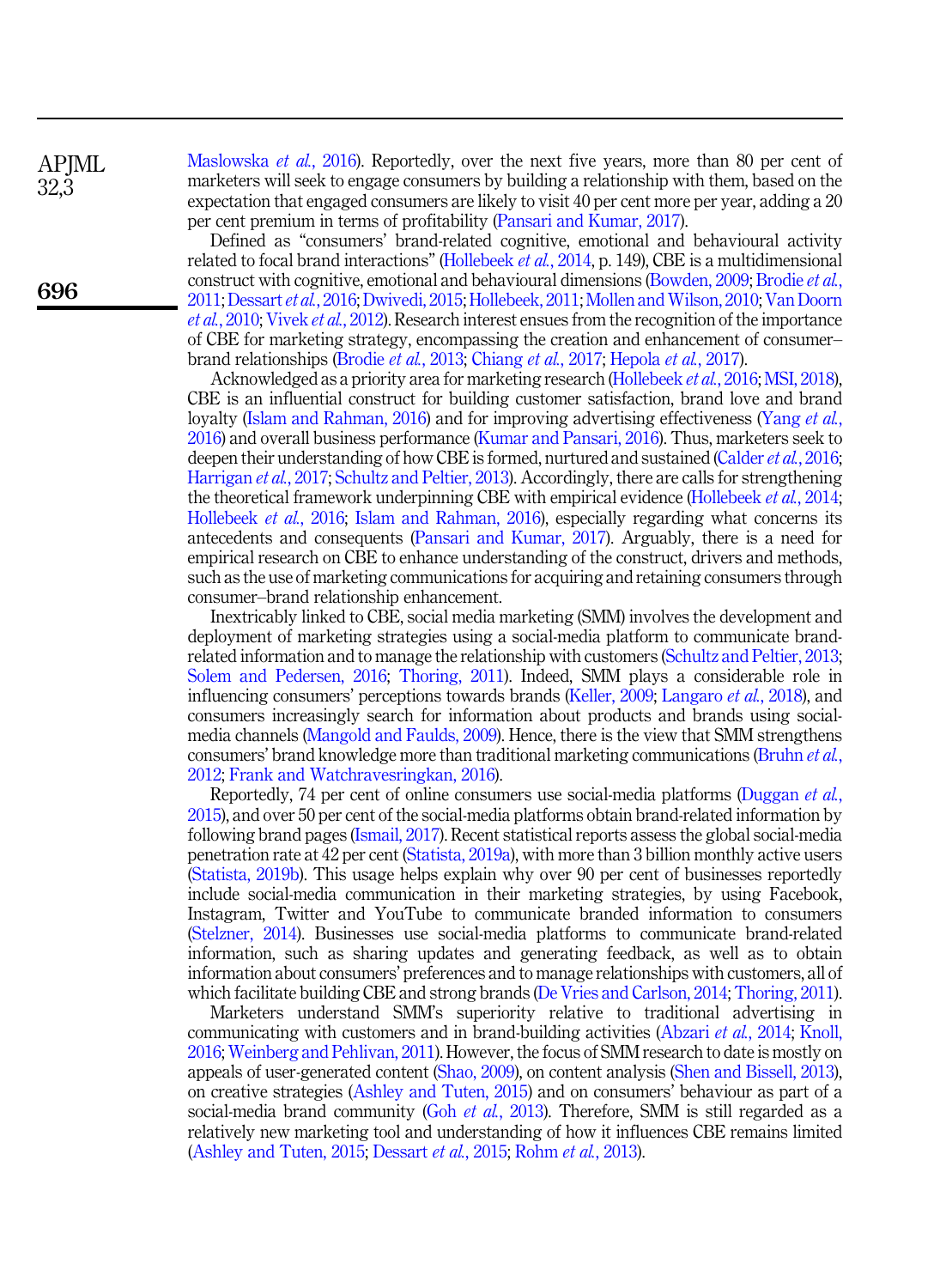The continued challenges faced by marketers in creating and deploying SMM strategies that are engaging and valuable to consumers justify further study of SMM content and consumer experiences ([Schultz and Peltier, 2013](#page-23-1)). An illustration is the current call for empirical research examining strategies and content leading to CBE, along with the outcomes of CBE [\(Barger](#page-16-2) et al., 2016). One particular outcome arousing scholarly interest is brand knowledge, deemed to drive business success by influencing brand loyalty, purchase intention and competitive advantage [\(Algharabat](#page-16-3) et al., 2019; [Cheung](#page-18-5) et al., 2019b; [Keller, 2016](#page-21-4)).

This paper investigates the impact of social-media marketing elements, namely entertainment, customisation, interaction, electronic word-of-mouth (EWOM) and trendiness, on consumer–brand engagement and brand knowledge. We proceed by critically reviewing the relevant literature in order to identify research gaps. This leads to the development of a theoretical model, where SMM elements act as drivers of CBE and brand knowledge. The paper then discusses the methodology used and the results of the empirical analysis, followed by implications for theory and practice, limitations and future research directions.

# 2. Conceptual foundations and hypotheses

A critical review of the literature dealing with SMM, CBE and brand knowledge grounds the subsequent development of the theoretical framework and associated hypotheses used to guide the empirical research into the impact of SMM elements on CBE and brand knowledge.

# 2.1 Social-media marketing (SMM)

Social media refers to "a group of Internet-based applications that builds on the ideological and technological foundations of Web 2.0 and that allows the creation and exchange of usergenerated content" ([Kaplan and Haenlein, 2010,](#page-20-9) p. 61). It is acknowledged as one of the most important communication platforms for brand information because its interactive features enable participatory, collaborative and knowledge-sharing activities [\(Knoll, 2016](#page-21-3); [Kusumasondjaja, 2018;](#page-21-5) Valos et al.[, 2017](#page-24-7)), with a greater capacity for reaching the community than traditional media, such as print, TV and radio ([Bowen, 2015\)](#page-17-5). Social media includes consumer review sites, content community sites, Wikis, Internet forums [\(Zeng and](#page-25-2) [Gerritsen, 2014](#page-25-2)) and social networking sites, such as Facebook, LinkedIn, Blogger and Twitter [\(Tess, 2013\)](#page-24-8). Arguably, businesses increasingly communicate information about brands through SMM activities, including advertising on social networking sites (e.g. YouTube and Facebook), blogger endorsements, managing user-generated content, all with the aim of building strong and favourable brand knowledge in consumers' minds ([Keller,](#page-21-6) [2013;](#page-21-6) Phan et al.[, 2011;](#page-23-5) [Yu and Yuan, 2019](#page-25-3)).

Marketers in Asia extensively adopt SMM as their primary type of marketing strategy, aiming at building brand trust, consumer–brand relationship and purchase intention. For example, [Chan and Guillet \(2011\)](#page-17-6) studied SMM phrases in Hong Kong, recommending a SMM framework for marketers as a guide to drive consumers' positive perception and repurchase intention. [Chan and Guillet \(2011\)](#page-17-6) also recommend that marketers prepare updated information and share entertaining videos and photos with consumers, along with providing customised and two-way interactive information. Initiatives such as these are effective in attracting consumers' attention and building the consumer–brand relationship, thereby strengthening their repurchase intention. Shih et al. [\(2014\)](#page-24-9) studied the SMM strategies of Xiaomi, a leading smartphone brand in China. They found that the fan-centric SMM strategies, comprising the facilitation of entertaining content, customised information and diffusion of online reviews, were useful in building trust and relationships to drive sales revenue. [Gao and Feng \(2016\)](#page-19-4) studied the gratifications of SMM use in China, arguing that SMM with comprehensive and interactive content helps in building a trustworthy brand image, which drives consumers' loyalty and purchase intention in turn. More recently, [Prasad](#page-23-6) *et al.* (2019) studied SMM's

Social-media marketing and brand building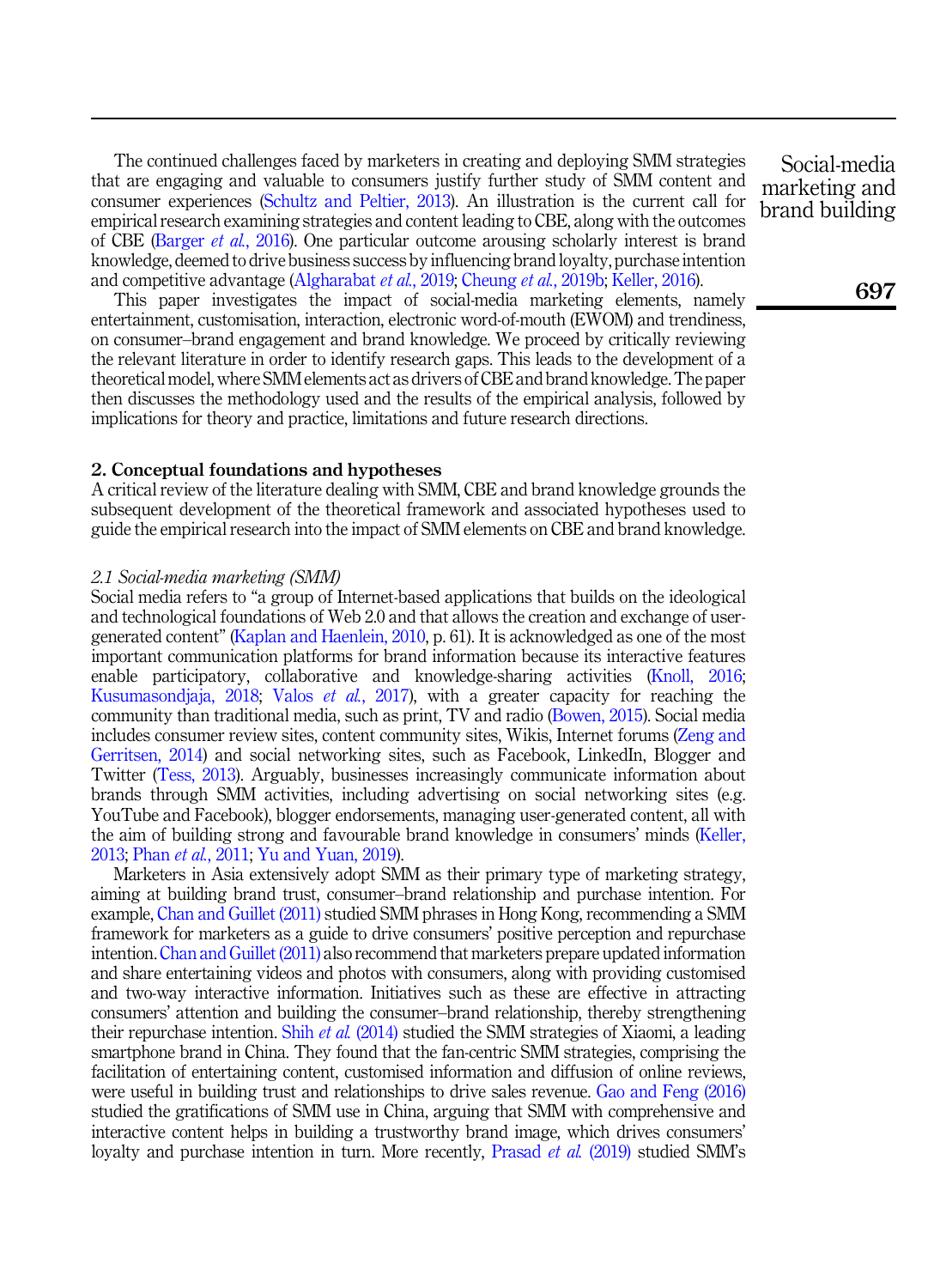influence onGeneration Y in India, concluding that interactive SMM with feedback mechanisms and EWOM about the focal brand play a considerable role in building long-term brand trust and the consumer–brand relationship, thus strengthening consumers' purchase intention. It is apparent that prior studies acknowledge SMM's considerable role in building trust and the consumer–brand relationship, which lead to positive business outcomes in turn.

Given SMM's potential, how to build consumer–brand relationships in a social-media setting has become an important issue for business ([Ismail, 2017](#page-20-8); Liu et al.[, 2019](#page-22-4); [Prasad](#page-23-7) et al., [2017\)](#page-23-7). One significant first step in addressing this issue is to realise that SMM can involve a number of tactics depending on which elements are deployed, namely entertainment, customisation, interaction, EWOM and trendiness [\(Cheung](#page-18-6) et al., 2019a; [Kudeshia and](#page-21-7) [Kumar, 2017;](#page-21-7) [Tugrul, 2015\)](#page-24-10). We discuss each of these five elements below.

2.1.1 Entertainment. As an SMM element, entertainment occurs when marketers create experiences that customers perceive as fun and playful when using social-media platforms ([Agichtein](#page-16-4) et al., 2008). Entertainment activities, such as games, video sharing and participation in contests, can lead to consumers enjoying their experience on social media, thus motivating their participation in social-media-based brand communities [\(Ashley and Tuten, 2015](#page-16-1); [Kaye,](#page-21-8) [2007;](#page-21-8) [Liu and Arnett, 2000;](#page-22-5) [Manthiou](#page-22-6) et al., 2013). Entertainment can build a sense of consumer intimacy with the brand, strengthening consumers' purchase intention [\(Dessart](#page-18-0) et al., 2015). Therefore, in a social-media context, entertainment represents the extent to which social-media platforms offer interesting, exciting and funny content and information to consumers ([Gallaugher and Ransbotham, 2010](#page-19-5)). Marketers use social media as a means for entertaining consumers and to satisfy their need for enjoyment, by sharing photos and news about products ([Lee and Ma, 2012](#page-22-7)), such as Facebook brand pages with video clips, pictures and stories, which can effectively attract consumers' attention ([Gummerus](#page-19-6) et al., 2012; [Merrilees, 2016\)](#page-22-8).

2.1.2 Customisation. Customisation refers to the extent of tailoring services, marketing efforts and messages to satisfy consumers' personal preferences ([Godey](#page-19-7) et al., 2016), such that the customised services and information search make them easy to use [\(Kim and Ko, 2012\)](#page-21-9), creating value for a specific consumer or consumer group ([Zhu and Chen, 2015\)](#page-25-4). Customisation also facilitates reaching the intended audience, building trust in consumers' minds and strengthening their purchase intention ([Martin and Todorov, 2010\)](#page-22-9). Customisation might involve, for example, enabling targeted consumers of luxury brands to design their own products according to their preference ([Sangar, 2012](#page-23-8)) or using social-media platforms to provide customised information and instant replies to consumers' personal enquiries, building customer satisfaction and retention in turn ([Chan and Guillet, 2011](#page-17-6)).

2.1.3 Interaction. Interaction refers to the extent to which social-media platforms offer opportunities for two-way opinion exchange and information sharing ([Dessart](#page-18-0) et al., 2015; [Kim and Ko, 2012](#page-21-9)). This allows consumers to exchange ideas with like-minded others about specific products or brands on social-media platform ([Muntinga](#page-22-10) *et al.*, 2011), which is arguably more effective than traditional media, such as print, TV and radio [\(Bowen, 2015\)](#page-17-5). Interaction ability is also a motivating factor for consumers to create user-generated content [\(Fischer and](#page-19-8) [Reuber, 2011\)](#page-19-8), arguably strengthening their attitude towards brands and purchase intention ([Hajli, 2015\)](#page-19-9). The posting of information fitting their targeted social-media users' profile encourages discussion and enhances relationships between consumers and brands [\(Manthiou](#page-22-6) et al.[, 2013\)](#page-22-6). Therefore, this justifies marketers' encouragement of social-media users to participate in the discussions available on social-media platforms ([Zhu and Chen, 2015\)](#page-25-4).

2.1.4 EWOM. EWOM refers to communications made by potential, actual or former customers about a product, brand or company using social-media platforms [\(Hennig-Thurau](#page-20-10) et al.[, 2004\)](#page-20-10). The level of EWOM refers to the extent to which consumers exchange, disseminate and upload information using social media [\(Kudeshia and Kumar, 2017](#page-21-7)). This includes passing along information about brands, uploading content from a brand page to their blog and sharing opinions with their peers (Chae *et al.*[, 2015\)](#page-17-7). Due to EWOM's perceived

APJML 32,3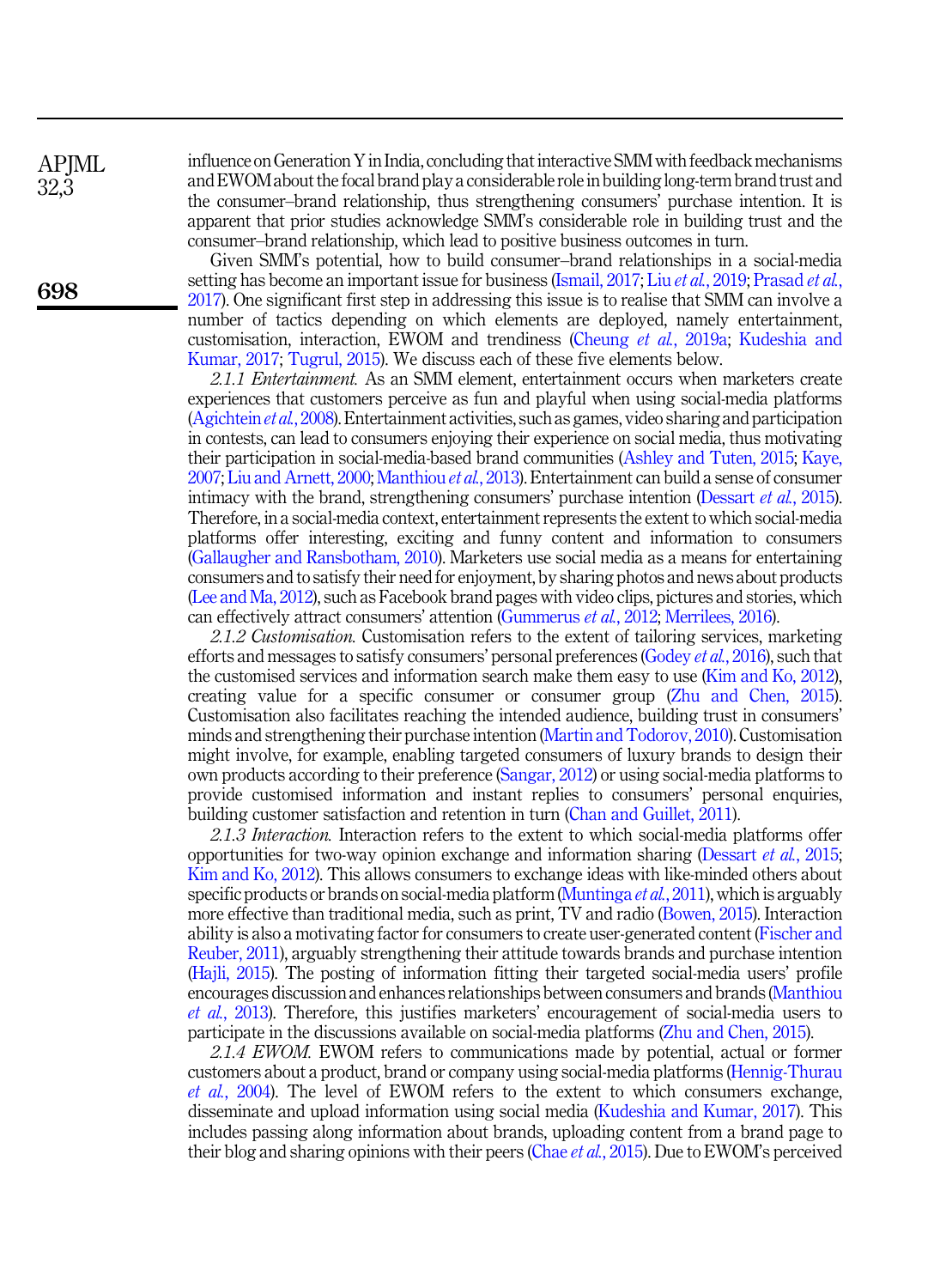trustworthiness, consumers increasingly generate and share unconstrained brand-related information with other social-media users, including friends, peers and the general public ([Cheung](#page-17-8) et al., 2008; [Reza Jalivand and Samiei, 2012;](#page-23-9) [Wu and Wang, 2011\)](#page-25-5). Positive EWOM builds consumers' positive perceptions towards brands and strengthens their purchase intention (Esch et al.[, 2006](#page-19-10); [Kudeshia and Kumar, 2017](#page-21-7); [Martin and Todorov, 2010\)](#page-22-9). Conversely, negative EWOM leads to less desirable brand-related outcomes, with detrimental effects on consumers' trust, attitude about the brand and ultimately brand equity (Lee  $et al$ , [2009;](#page-22-11) [Bambauer-Sachse and Mangold, 2011](#page-16-5)).

2.1.5 Trendiness. Trendiness refers to the extent to which a brand communicates the latest, up-to-date and trendy (i.e. "hot topics") information about the brand ([Naaman](#page-22-12) et al., [2011\)](#page-22-12). Consumers increasingly search for and obtain product-related information via socialmedia platforms because this creates the perception that they are more useful and up to date compared to using traditional channels [\(Ashley and Tuten, 2015](#page-16-1); [Mangold and Faulds, 2009\)](#page-22-3). This usage can assist marketers in providing consumers with the latest information about trending and hot discussion topics, thus creating value for consumers by reducing information search efforts ([Becker](#page-17-9) *et al.*, 2011; [Laroche](#page-22-13) *et al.*, 2013). Trendy information includes updates of brand-related information, product reviews and new ideas about brands initiated by both marketers and consumers, building consumers' brand trust [\(Godey](#page-19-7) et al., [2016\)](#page-19-7) and strengthening their positive perception towards the brand ([Manthiou](#page-22-14) et al., 2016).

The next section discusses the five SMM elements in the theoretical model used in this paper and depicted in figure 1 to examine the impact of SMM on CBE.

#### 2.2 Social-media marketing and consumer–brand engagement

Conceptualised as a psychological state that involves consumers' passion for the brand, arising from the strength of consumer–brand relationship [\(Brodie](#page-17-1) et al., 2011; [Hollebeek](#page-20-2) et al.,



Social-media marketing and brand building

699

Figure 1.

for this research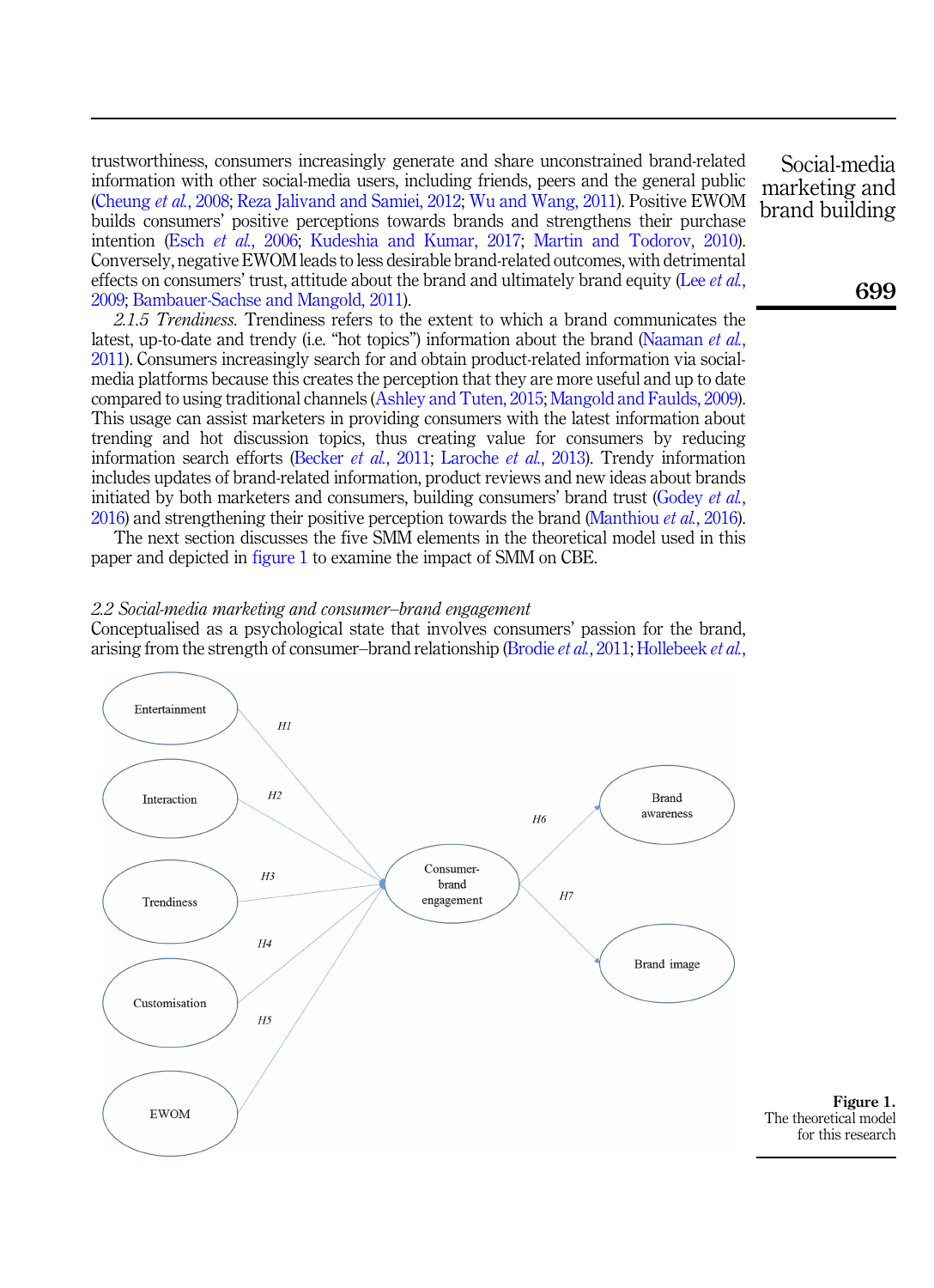APIML 32,3

700

[2014\)](#page-20-2), CBE is an emerging concept in marketing in both practical and academic domains ([France](#page-19-11) et al., 2016). The concept refers to "consumers' specific level of cognitive, emotional and behavioural activity in brand interactions"[\(Hollebeek, 2011,](#page-20-3) p. 790) and is seen as critical in affecting consumer behaviour [\(Bowden, 2009](#page-17-0)), including self-brand connection, purchase intention and brand loyalty ([Harrigan](#page-20-7) et al., 2017; [Leckie](#page-22-15) et al., 2016).

The literature attends to CBE's antecedents and consequents, including the potential impact of social-media brand communication on CBE and brand knowledge. For instance, [Schulz and Peltier \(2013\)](#page-23-1) argued that social media should be an effective platform for strengthening interaction between consumers and brands, thus contributing to CBE. Following the propositions of [Schulz and Peltier](#page-23-1)'s (2013), [Barger](#page-16-2) et al. (2016) recommended attention to content on social media in order to encourage consumers to engage with posts in the social-media-based brand community, thus strengthening CBE. [Swani](#page-24-11) et al. (2013) found that consumers are more likely to engage with brand posts that include feelings that are less commercial in nature. [De Vries](#page-18-7) et al. (2012) argued that interactive and multisensory brand posts have a positive influence on CBE, strengthening brand popularity. [Simon and Tossan](#page-24-12) [\(2018\)](#page-24-12) posited that brand–consumer social sharing value has a significant impact on CBE, recommending the strengthening of consumers' brand community belongingness and consumer–brand intimacy.

In summary, the suggestion is that businesses can enhance CBE and strengthen consumer–brand relationships by using social-media platforms ([De Vries and Carlson, 2014](#page-18-4); [Dessart](#page-18-0) et al., 2015). The leading view of CBE in the marketing domain argues for the importance of interactive consumer experiences and consumer–brand relationships in building CBE ([Bento](#page-17-10) et al., 2018; [Habibi](#page-19-12) et al., 2014; [Hollebeek, 2011](#page-20-3)), along with encouraging marketers to create brand experiences by using different forms of SMM ([Barger](#page-16-2) et al., 2016; [De Vries and Carlson, 2014;](#page-18-4) [Simon and Tossan, 2018](#page-24-12)). This supports SMM as an antecedent in our theoretical model.

Consistent with the earlier discussion on the elements of SMM, brand communications with entertaining elements perceived as fun and playful [\(Agichtein](#page-16-4) *et al.*, 2008; [Ashley and](#page-16-1) [Tuten, 2015\)](#page-16-1) encourage consumers to exert greater cognitive effort to understand more about the brand [\(Barger](#page-16-2) et al., 2016). Indeed, entertaining SMM content can provide fun and interesting information to consumers, arguably strengthening their affection for a brand ([Hollebeek](#page-20-2) et al., 2014; [Ismail, 2017\)](#page-20-8). For example, the literature indicates that brand pages with games, anecdotes, contests, giveaways, dynamic animations, pictures and videos are perceived as fun, exciting and flashy, creating excitement and fulfilling consumers' needs for aesthetic enjoyment and emotional release, such that consumers are encouraged to consume the brand-related content ([De Vries](#page-18-7) et al., 2012; [Manthiou](#page-22-16) et al., 2014; [Muntinga](#page-22-10) et al., 2011). Brand pages' entertainment value translates into positive consumer experiences, thus building consumers' psychological immersion in the brand ([Ashley and Tuten, 2015;](#page-16-1) [France](#page-19-11) et al.[, 2016](#page-19-11); [Merrilees, 2016\)](#page-22-8) and strengthening CBE. This provides the basis for hypothesis 1:

<span id="page-5-0"></span>H1. Entertaining SMM content is related to consumer–brand engagement.

SMM can provide customised, brand-related information that fits customer needs [\(Rohm](#page-23-4) et al.[, 2013\)](#page-23-4). Compared with traditional (broadcast) messages, customised messages are more influential in arousing attention and generating satisfaction because consumers prefer to read relevant information on social-media platforms [\(Schulze](#page-23-10) *et al.*, 2015). Thus, on socialmedia platforms, marketers provide information related to consumers' preferred products and brands for them to search through to satisfy their personal needs, including price, product attributes and features. This can strengthen the perceived value of a brand page and build consumers' trust in the brand ([Ko and Megehee, 2012;](#page-21-10) [Dehghani and Tumer, 2015](#page-18-8); [Ismail, 2017](#page-20-8)), arguably enhancing consumers' cognitive understanding of the brand. In addition, when a brand offers customised services according to consumers' preferences, this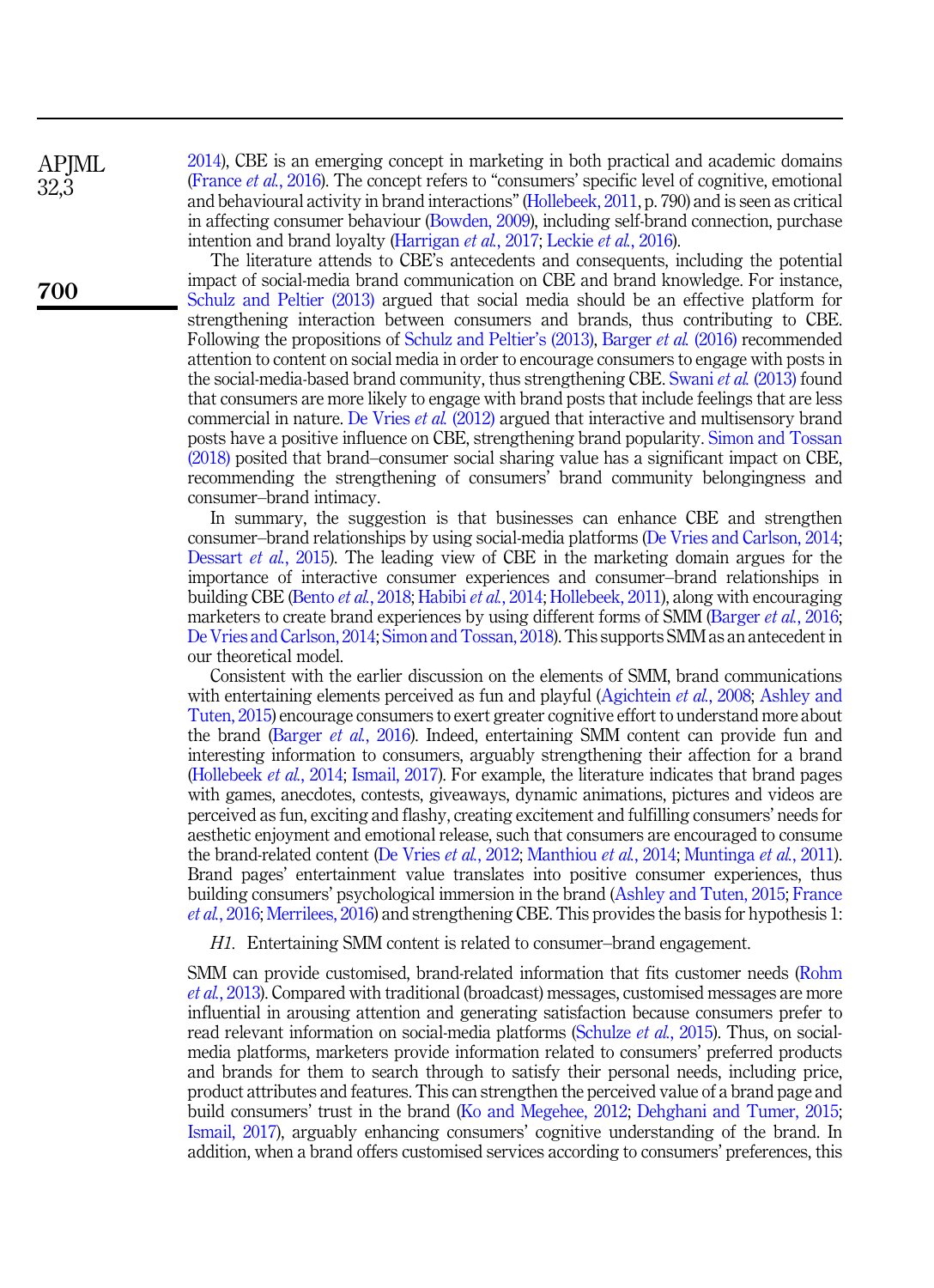can have a positive impact on the perceived benefits of the brand, along with enhancing their affection for the brand (Phan *et al.*[, 2011](#page-23-5)).

Summing up, customised SMM can influence the building of cognitive experience and affection in consumers' minds driving activation [\(Dessart](#page-18-0) *et al.*, 2015; [Merrilees, 2016\)](#page-22-8), such that consumers are more willing to consider the focal brand as their primary choice in their decision-making process [\(Harrigan](#page-20-11) *et al.*, 2018). This leads to hypothesis 2:

<span id="page-6-2"></span>H2. Customisation is related to consumer–brand engagement.

Interactive social-media brand pages encourage communication between brands and consumers, influencing the generation of positive perceptions towards a brand [\(Ismail, 2017\)](#page-20-8). Providing a link to the official brand website, along with encouraging the sharing and dissemination of brand-related information amongst consumers, can enhance interactivity ([Manthiou](#page-22-16) *et al.*, 2014). Marketers may also encourage consumers' participation, including the submission of their stories, posting comments and subscribing to (i.e. following) a brand page ([Dessart](#page-18-0) et al., 2015). These engagement activities amongst consumers are important in strengthening interactions between consumers and brands ([Hanna](#page-20-12) *et al.*, 2011), ultimately improving consumers' cognitive understanding of the product attributes and brand benefits ([De Vries](#page-18-7) et al., 2012; [Manthiou](#page-22-16) et al., 2014).

Social-media platforms, such as Facebook, Twitter and WeChat, also allow consumers to exchange their ideas with like-minded others about specific products or brands, strengthening a common interest between consumers and firms (Vivek *et al.*[, 2012](#page-24-1); [Schivinski and Dabrowski, 2015\)](#page-23-11). Such interactions may ultimately result in higher levels of enthusiasm and subsequent development of affection ([Vivek](#page-24-1) et al., 2012; [Leckie](#page-22-15) et al., 2016), by enabling consumers to provide their opinions to firms, thus helping firms to improve the quality of their goods and services [\(Ashley and Tuten, 2015\)](#page-16-1). Consumer–brand interaction also assists brands with their new-product development process, when consumers are active in sharing their ideas and feedback related to new products ([Hidayanti](#page-20-13)  $et al$ , 2018; [Hoyer](#page-20-14)  $et al$ , [2010\)](#page-20-14). This sharing promotes customer satisfaction and strengthens brand trust and purchase intention (Chen et al.[, 2011](#page-17-11); [Laroche](#page-22-13) et al., 2013). Improved customer satisfaction may convert into activation and subsequent development of CBE [\(Barger](#page-16-2) et al., 2016; [Merrilees, 2016](#page-22-8); [Nguyen Van Thang](#page-23-12) *et al.*, 2016). This leads to hypothesis 3:

<span id="page-6-0"></span>H3. Interactivity is related to consumer–brand engagement.

The advancement of social media has increased the number of consumers who evaluate brands and products based on EWOM [\(Ananda](#page-16-6) *et al.*, 2019; [Wu and Wang, 2011\)](#page-25-5). This arguably has a positive effect on their evaluation of goods and services, compelling consumers to invest more cognitive effort in reading EWOM ([Krishnamurthy and Kumar,](#page-21-11) [2018\)](#page-21-11). Given the perceived trustworthiness of social-media platforms [\(Cheung](#page-17-8) et al., 2008; [Kudeshia and Kumar, 2017\)](#page-21-7), the creation and sharing of EWOM amongst consumers builds up a sense of closeness and emotional relationship between brands and consumers ([Brodie](#page-17-2) et al.[, 2013;](#page-17-2) Chae et al.[, 2015](#page-17-7)), generating positive feelings amongst consumers [\(De Vries](#page-18-7) et al., [2012\)](#page-18-7). Hence, EWOM availability on social-media platforms and its use assists in creating positive brand experiences and favourable emotions for the brand, thus strengthening the consumer–brand relationship. This leads to hypothesis 4:

<span id="page-6-1"></span>H4. EWOM is related to consumer–brand engagement.

Consumers feel motivated to consume trendy information about brands on social-media platforms in order to keep up to date with the latest developments about brands and with knowledge about relevant trends ([Gallaugher and Ransbotham, 2010\)](#page-19-5). Brand trendiness may contribute to a perception of the brand as a leading brand, motivating consumers to search for the latest information on brand pages, thus contributing to building a positive brand

Social-media marketing and brand building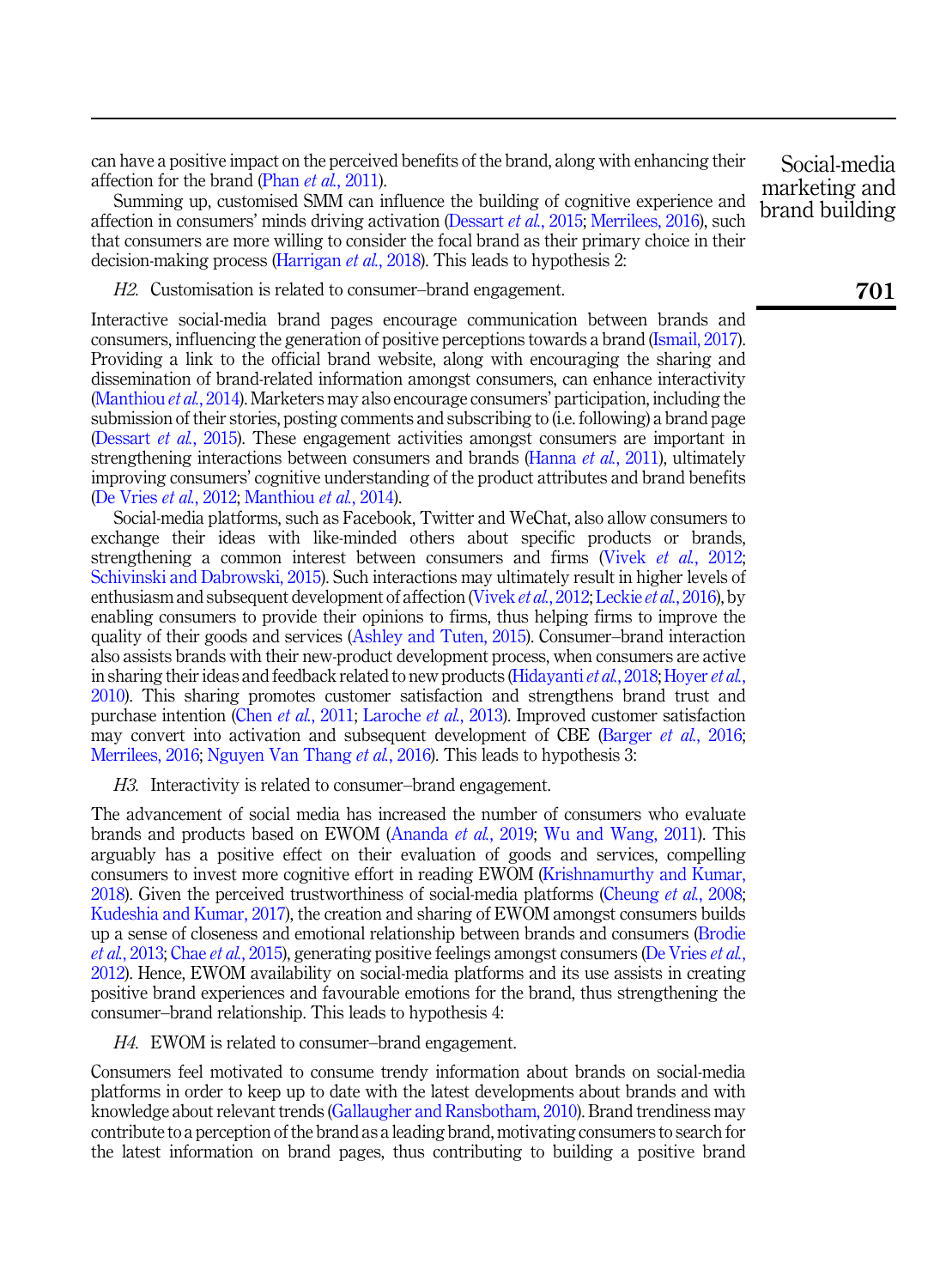experience in consumers' minds. Particularly, trendiness discussion topics and the latest product news available on a brand's Facebook fan page effectively facilitate consumers' initiative to discuss them with peers, thus strengthening consumers' cognitive presence in brand-related interactions and assisting in developing positive brand perceptions [\(Chan](#page-17-12) et al., [2014;](#page-17-12) [Gallaugher and Ransbotham, 2010\)](#page-19-5). Therefore, the trendier the information carried by social-media brand pages, the more effective they can be in engaging consumers [\(Dessart](#page-18-0) et al.[, 2015\)](#page-18-0). As such, trendiness information helps attract consumers' attention, evoking positive feelings and driving loyalty intention (Liu *et al.*[, 2019](#page-22-4)). This underpins [Hollebeek](#page-20-3)'s [\(2011\)](#page-20-3) argument that the strengthening of consumers' cognitive and emotional presence contributes to strengthening consumer–brand engagement, which leads to hypothesis 5:

<span id="page-7-0"></span>H5. Trendiness is related to consumer–brand engagement.

# 2.3 Consumer brand engagement and brand knowledge

Brand awareness is a critical component of brand knowledge [\(Keller, 2016\)](#page-21-4), referring to the ability of potential consumers to recognise/recall a brand in their minds, thus helping in associating products with brands [\(Aaker, 1991\)](#page-16-7). Understood as a precondition for brands to be included in consumers' consideration set during the decision-making process ([Langaro](#page-21-2) et al.[, 2018](#page-21-2); [Su, 2016\)](#page-24-13), brand awareness ensues from consumers' repeated and memorable exposure to the brand [\(Aaker, 1991](#page-16-7); Kim et al.[, 2018\)](#page-21-12). This exposure is generated by brand elements, such as brand name, slogan and packaging [\(Keller, 2013](#page-21-6)), along with advertising in various forms (Datta et al.[, 2017](#page-18-9); Yoo et al.[, 2000](#page-25-6)) and interactive experience gained through the process of CBE [\(Brodie](#page-17-2) *et al.*, 2013).

Brand awareness has two sub-dimensions as follows: brand recognition and brand recall ([Keller, 2009](#page-21-1)). Brand recall refers to consumers' ability to retrieve the brand from their memory when associated with specific product categories or usage situations ([Keller, 1993\)](#page-21-13). Brand recognition refers to consumers' ability to draw on prior exposures to identify a brand ([Keller, 2010](#page-21-14)). As discussed earlier, increasing levels of CBE encourage the delivery and sharing of brand-related information amongst consumers. This strengthens interactions between consumers and brands [\(Brodie](#page-17-2) et al., 2013; [Hanna](#page-20-12) et al., 2011), by attracting their attention and therefore strenghtening their ability to recall the brands in their minds, thereby increasing brand awareness ([Keller, 2013](#page-21-6); [Langaro](#page-21-2) *et al.*, 2018). This leads to hypothesis 6:

<span id="page-7-1"></span>H6. Consumer–brand engagement is related to brand awareness.

Comprising attributes, benefits and attitudes, brand image refers to the set of associations attached to the brand in consumers' memory, reflecting how the brand is perceived in the mind of consumers [\(Keller, 1993\)](#page-21-13) and how it differs from competitors' brands [\(Webster and](#page-25-7) [Keller, 2004\)](#page-25-7). Brand attributes are the descriptive traits and features that characterise a brand, reflecting what consumers think about that brand ([Keller, 2001\)](#page-21-15). Brand benefits refer to consumers' perceived value (e.g. functional, experiential and symbolic) related to brand attributes ([Keller, 2013](#page-21-6)). Brand attitude refers to consumers' evaluations and judgments of the brand attributes and benefits, representing the composition of all relevant brand elements and experiences in consumers' memory ([Keller, 2010](#page-21-14)).

Brand image is an important factor in the brand-building process due to its influence on consumers' brand preference [\(Cobb-Walgren](#page-18-10) *et al.*, 1995), which relates positively to the brand's ability to charge a premium price [\(Persson, 2010\)](#page-23-13). Thus, brand image can contribute to future profits [\(Chen and Chang, 2008](#page-17-13)) and to on-going brand loyalty [\(Hart and](#page-20-15) [Rosenberger, 2004](#page-20-15); [Villarejo-Ramos and Sanchez-Franco, 2005](#page-24-14)).

Following [Keller \(2013\),](#page-21-6) consumers always consider brands with a strong and favourable brand image as a primary option in their decision-making process. This encourages marketers to strengthen CBE using various channels to create strong and positive brand

**APIML** 32,3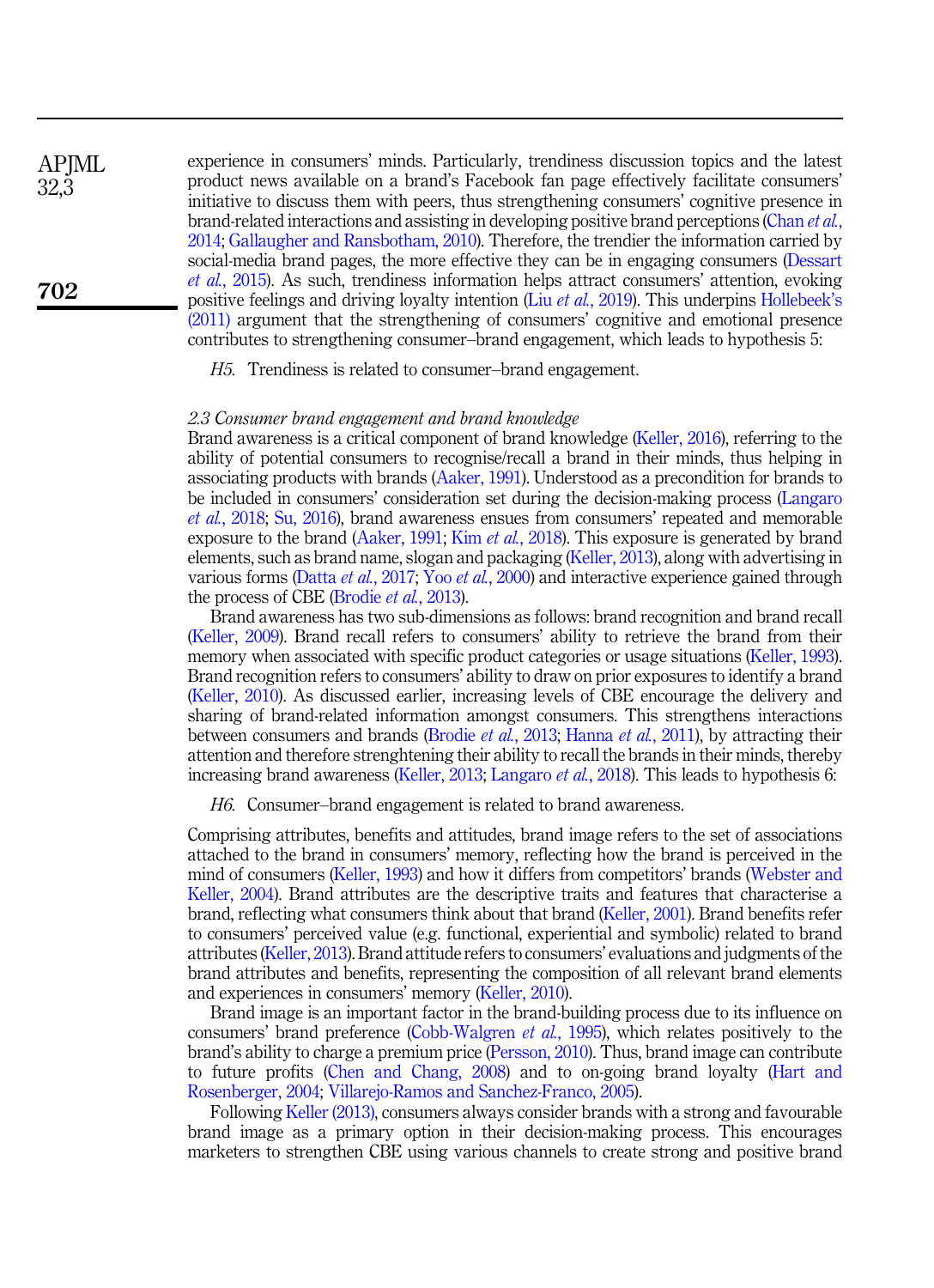experiences ([De Vries and Carlson, 2014\)](#page-18-4). Arguably, the interaction between consumers and brands incurred during the process of building CBE is an input in the formation of brand image [\(France](#page-19-11) et al., 2016). Hence, increasing CBE contributes to strengthening consumers' cognitive understanding of the product attributes and brand benefits, improving customer satisfaction and subsequent development of the customer–brand relationship [\(Brodie](#page-17-1) et al., [2011;](#page-17-1) [Rohm](#page-23-4) *et al.*, 2013), ultimately strengthening the perceived credibility and likability of the brand, hence brand attitudes [\(Barger](#page-16-2) *et al.*, 2016). In addition, a brand can strengthen CBE by reacting and responding to consumers' content in the social-media-based brand community, thereby helping consumers to solve problems. The emotional attachment to a brand built through the CBE process enhances a strong and positive brand attitude ([Barger](#page-16-2) et al.[, 2016](#page-16-2); [Muntinga](#page-22-10) et al., 2011), thereby strengthening brand image [\(Chahal and Rani, 2017](#page-17-14); [Nguyen Van Thang](#page-23-12) et al., 2016). This leads to hypothesis 7:

<span id="page-8-0"></span>H7. Consumer–brand engagement is related to brand image.

# 3. Methodology

# 3.1 Data collection and sample

To examine the hypothesised relationships, a self-administrated online survey collected data from a convenience sample including the population of interest, comprising all consumers who are familiar with smartphone with a Facebook account in Hong Kong. Hosted on the online-survey platform Qualtrics, the survey took around 10 min to complete.

An invitation to participate in the survey and the link to the questionnaire was posted on several Facebook brand fan pages of consumer electronics, personal care products, sportswear etc. for 12 weeks in the first quarter of the year. Information was given about the purpose of the study, its being cleared by university ethics and about voluntary participation. Those who agreed to participate nominated a focal smartphone brand they were familiar with prior to answering questions about their perceptions of the nominated brand.

Regarded as "Asia's World City", Hong Kong is an appropriate location for conducting social-media and branding research because it is an international city with a multicultural, highly sophisticated free market economy ([Barnes](#page-17-15) *et al.*, 2009; [Merrilees](#page-22-17) *et al.*, 2018). As one of the most smartphone-friendly markets in the world [\(E-marketer, 2017\)](#page-19-13), Hong Kong is particularly appropriate for this study due to its retail sector for consumer electronics, such as smartphones that are well developed ([Liao and Shi, 2009;](#page-22-18) [Ng, 2014](#page-23-14)). This sector serves sophisticated consumers who are experienced and demanding (Chan *et al.*[, 2016](#page-17-16)) and also receptive to innovative technology with high economic status and education [\(Lee, 2014\)](#page-22-19). Consumers are equipped with significant knowledge of international brands ([Tam and](#page-24-15) [Elliott, 2011\)](#page-24-15), including the major smartphone brands (the focal product category in this study), which are available in major retail outlets.

The smartphone has become one of the most important products for Hong Kong consumers and an essential part of daily life [\(Ng, 2014\)](#page-23-14), with more than 90 per cent of consumers using smartphones to search for information, to facilitate their learning, to read newspapers and to interact with their peers [\(Lam and Duan, 2012\)](#page-21-16). The smartphone penetration rate reached 85.8 per cent in Hong Kong in 2016 [\(Census and Statistics](#page-17-17) [Department, 2017](#page-17-17)), with the number of smartphone users expected to exceed 6.1 million by 2022 ([Statista, 2019c\)](#page-24-16).

Smartphones qualify as a high-involvement product due to their duration of ownership, with replacement cycles approaching three years ([Conwell, 2018;](#page-18-11) [Drumm](#page-19-14) *et al.*, 2017; [Duckette, 2018](#page-19-15)) and due to their centrality in many users' everyday lives as they wake up and go to bed checking their smartphones [\(Drumm](#page-19-14) *et al.*, 2017). Given smartphones' popularity, a number of empirical studies in brand management have focused on

Social-media marketing and brand building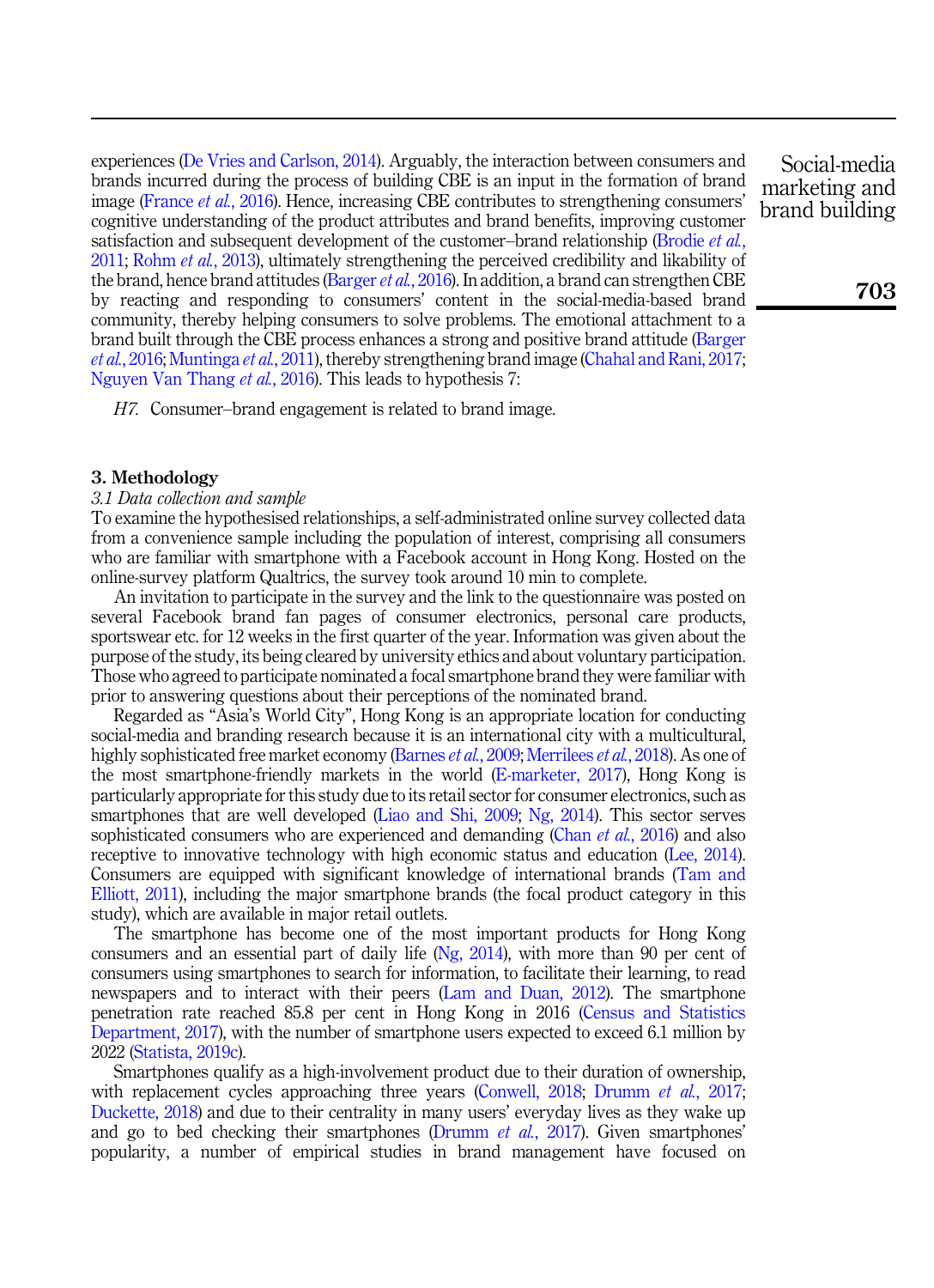**APIML** 32,3

704

smartphones (e.g. [Djatmiko and Pradana, 2016;](#page-18-12) Hsu et al.[, 2018;](#page-20-16) [Kudeshia and Kumar, 2017\)](#page-21-7). In sum, the smartphone is appropriate for studies related to branding, as is the present case.

#### 3.2 Measures

The questionnaire featured 7-point Likert scales  $(1 =$  strongly disagree,  $7 =$  strongly agree), using measurement items adopted from previous studies concerning SMM and brand management (see [table I](#page-10-0) for the items). Operationalising SMM as a multidimensional construct, with the SMM elements treated as distinct variables, measurement of the SMM elements included four items for entertainment, five items for customisation, four items for interaction, three items for EWOM and three items for trendiness, all adopted from [Kim and](#page-21-17) [Ko \(2010\).](#page-21-17) Also conceptualised as a multidimensional construct, CBE was operationalised as a second-order, type I reflective–reflective construct, with cognitive processing, affection and activation dimensions (Islam et al.[, 2018](#page-20-17)), using ten items adopted from [Leckie](#page-22-15) et al. (2016). Regarding brand knowledge, five items adopted from [Langaro](#page-21-2) et al. (2018) and [Godey](#page-19-7) et al. [\(2016\)](#page-19-7) measured brand awareness, with seven items adopted from [Reza Jalivand and Samiei](#page-23-9) [\(2012\)](#page-23-9) and [Godey](#page-19-7) et al. (2016) being used to measure brand image. Finally, we collected information on education, gender and age to control for respondent heterogeneity.

# 4. Results

#### 4.1 Respondent profile

This study collected 214 useable responses from respondents who were social-media users. The sample comprised a roughly equal split of males (54 per cent) and females (46 per cent), who were aged between 18 and 65 (mean  $= 31$ –35 years), with 66.3 per cent aged between 18 and 35. Most respondents were employed full time (72.4 per cent) and educated in university (46.7 per cent) or had completed other forms of tertiary education (36 per cent).

All respondents were experienced users of social media and Facebook, 71.5 per cent of respondents had held a Facebook account for six or more years, 43.5 per cent of respondents accessed Facebook 6–10 times a day on average and 17.3 per cnet of respondents were signed into Facebook all of the time. Other popular social-media networks were WeChat (78.5 per cent) and Instagram (75.2 per cent), followed by LinkedIn (69.6 per cent), Flickr (33.2 per cent), Weibo (25.7 per cent) and Twitter (17.3 per cent).

Regarding the focal product category, all respondents owned the focal product at the time of data collection. For brand stimuli, 56.5 per cent of respondents nominated Apple as their most familiar smartphone brand, followed by Samsung (26.2 per cent) and Sony (8.4 per cent), with the remainder being Asus, HTC, LG and Huawei. Respondents' smartphone involvement level was high (mean  $= 5.32$  out of 7), confirming smartphones as a highinvolvement product.

Overall, the sample profile is broadly representative of social-media users in Hong Kong and suitable for the purposes of this research.

#### 4.2 Data analysis

The analysis featured partial least squares structural equation modelling (PLS–SEM) using SmartPLS v3.2.8 [\(Ringle](#page-23-15) *et al.*, 2015), using the 5,000-bootstrap procedure. PLS–SEM is appropriate for this study as it is suitable for analyses where the goal is to predict key target constructs and constructs measured by a large number of indicators ([Haenlein and](#page-19-16) [Kaplan, 2004;](#page-19-16) Hair *et al.*[, 2017](#page-19-17)), along with being suitable for studies with smaller sample sizes (e.g.  $\leq$  500) (Hair *et al.*[, 2017](#page-19-17)). The repeated indicator approach was used for modelling the second-order CBE construct (Hair et al.[, 2017\)](#page-19-17).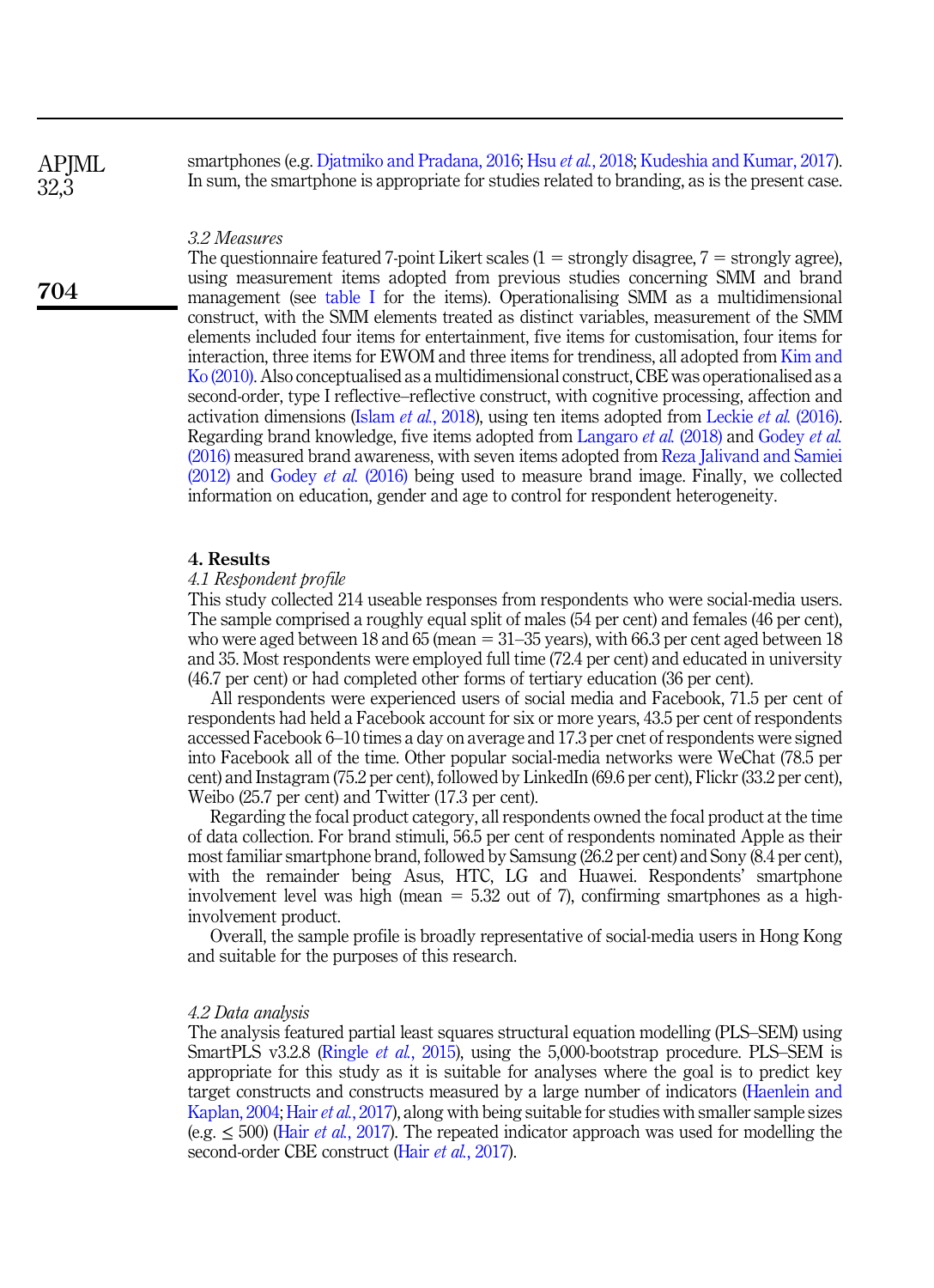<span id="page-10-0"></span>

| Construct                                                                                  | Loading | t-value | Alpha | Composite<br>reliability | Social-media<br>marketing and |
|--------------------------------------------------------------------------------------------|---------|---------|-------|--------------------------|-------------------------------|
| Entertainment                                                                              |         |         | 0.96  | 0.97                     | brand building                |
| The content found in brand $X$ s social media seems                                        | 0.93    | 58.60   |       |                          |                               |
| interesting                                                                                |         |         |       |                          |                               |
| It is exciting to use brand $X$ 's social media                                            | 0.97    | 137.33  |       |                          |                               |
| It is fun to collect information on products through brand $X$ 's                          | 0.96    | 108.77  |       |                          | 705                           |
| social media                                                                               |         |         |       |                          |                               |
| It is easy to kill time using brand $X$ 's social media                                    | 0.91    | 37.27   |       |                          |                               |
| Customisation                                                                              |         |         | 0.91  | 0.93                     |                               |
| It is possible to search for customised information on brand<br>$X$ s social media         | 0.87    | 38.46   |       |                          |                               |
| Brand $X$ 's social media provide customised services                                      | 0.85    | 36.06   |       |                          |                               |
| Brand $X$ 's social media provide lively feed information I am                             | 0.85    | 30.05   |       |                          |                               |
| interested in                                                                              |         |         |       |                          |                               |
| It is easy to use brand $X$ s social media                                                 | 0.86    | 41.34   |       |                          |                               |
| Brand $X$ 's social media can be used anytime, anywhere                                    | 0.86    | 39.81   |       |                          |                               |
| Interaction                                                                                |         |         | 0.91  | 0.94                     |                               |
| It is easy to convey my opinion through brand $X$ 's social                                | 0.88    | 36.46   |       |                          |                               |
| media                                                                                      |         |         |       |                          |                               |
| It is easy to convey my opinions or conversation with other                                | 0.91    | 52.07   |       |                          |                               |
| users through brand $X$ 's social media                                                    |         |         |       |                          |                               |
| It is possible to have two-way interaction through brand $X$ 's                            | 0.88    | 32.32   |       |                          |                               |
| social media                                                                               |         |         |       |                          |                               |
| It is possible to share information with other users through                               | 0.88    | 42.71   |       |                          |                               |
| brand $X$ s social media                                                                   |         |         |       |                          |                               |
| Electronic Word of Mouth (EWOM)                                                            |         |         | 0.95  | 0.97                     |                               |
| I would like to pass information on brands, products or                                    | 0.94    | 78.42   |       |                          |                               |
| services from brand $X$ s social media to my friends                                       |         |         |       |                          |                               |
| I would like to upload content from brand $X$ 's social media on                           | 0.95    | 67.71   |       |                          |                               |
| my Facebook page or my blog<br>I would like to share opinions on brands, items or services | 0.96    | 115.52  |       |                          |                               |
| acquired from brand $X$ s social media with my friends                                     |         |         |       |                          |                               |
| Trendiness                                                                                 |         |         | 0.93  | 0.96                     |                               |
| Content found on brand $X$ s social media are up to date                                   | 0.96    | 119.26  |       |                          |                               |
| Using brand $X$ s social media is very trendy                                              | 0.92    | 64.28   |       |                          |                               |
| The content on brand $X$ s social media is the newest                                      | 0.94    | 71.19   |       |                          |                               |
| information                                                                                |         |         |       |                          |                               |
| Consumer-brand engagement – Cognitive processing                                           |         |         | 0.86  | 0.92                     |                               |
| Using this brand get me to think about brand $X$                                           | 0.80    | 24.39   |       |                          |                               |
| I think about brand $X$ a lot when I am using it                                           | 0.78    | 22.39   |       |                          |                               |
| Using this brand stimulates my interest to learn more about                                | 0.81    | 33.05   |       |                          |                               |
| brand X                                                                                    |         |         |       |                          |                               |
| Consumer-brand engagement – affection                                                      |         |         | 0.94  | 0.96                     |                               |
| I feel very positive when I use Brand $X$                                                  | 0.90    | 52.74   |       |                          |                               |
| Using brand $X$ makes me happy                                                             | 0.90    | 551.16  |       |                          |                               |
| I feel good when I use brand $X$                                                           | 0.88    | 43.68   |       |                          |                               |
| I am proud to use brand $X$                                                                | 0.78    | 32.76   |       |                          |                               |
| Consumer-brand engagement - activation                                                     |         |         | 0.90  | 0.94                     |                               |
| I spend a lot of time using brand $X$ compared with other                                  | 0.79    | 20.75   |       |                          |                               |
| brands<br>Whenever I am using smartphones, I usually use brand $X$                         | 0.85    | 34.25   |       |                          |                               |
| I use brand X the most                                                                     | 0.83    | 31.38   |       |                          |                               |
| Brand awareness                                                                            |         |         | 0.94  | 0.96                     |                               |
| I am always aware of brand $X$                                                             | 0.89    | 35.96   |       |                          |                               |
|                                                                                            |         |         |       |                          | Table I.                      |
|                                                                                            |         |         |       | ( <i>continued</i> )     | Outer model results           |
|                                                                                            |         |         |       |                          |                               |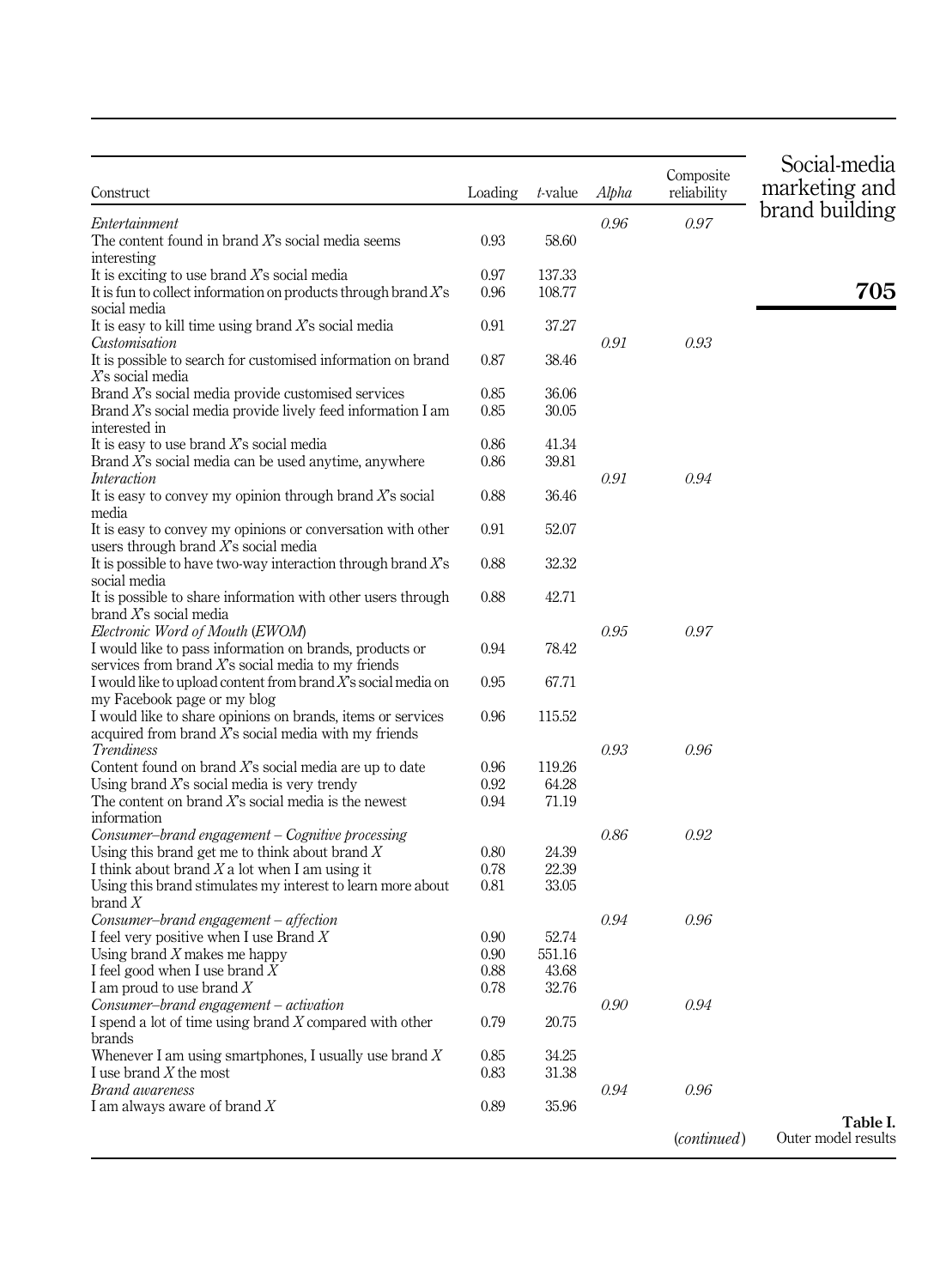| APJML<br>32,3 | Construct                                                                                                                                                                                          | Loading                      | t-value                          | Alpha | Composite<br>reliability |
|---------------|----------------------------------------------------------------------------------------------------------------------------------------------------------------------------------------------------|------------------------------|----------------------------------|-------|--------------------------|
| 706           | Characteristics of brand $X$ come to my mind quickly<br>I can quickly recall the symbol or logo of brand $X$<br>I can remember brand $X$ often<br>I can recognise the characteristics of brand $X$ | 0.93<br>0.90<br>0.89<br>0.91 | 70.54<br>45.94<br>37.36<br>63.26 |       |                          |
|               | Brand image<br>In comparison to other brands, products of brand $X$ are of<br>high quality                                                                                                         | 0.87                         | 47.00                            | 0.94  | 0.96                     |
|               | This brand has a rich history<br>I can reliably predict how this brand will perform                                                                                                                | 0.84<br>0.85                 | 35.73<br>34.32                   |       |                          |
|               | Brand $X$ is a leading company                                                                                                                                                                     | 0.89                         | 42.89                            |       |                          |
|               | Brand $X$ has extensive experience                                                                                                                                                                 | 0.85                         | 38.48                            |       |                          |
|               | Brand $X$ is a good representative of the industry                                                                                                                                                 | 0.91                         | 55.38                            |       |                          |
| Table I.      | Brand $X$ is a customer-oriented company                                                                                                                                                           | 0.84                         | 26.93                            |       |                          |

Data analysis featured two stages as follows: (1) the assessment of reliability and validity of the measurement (outer) model and (2) the assessment of the structural (inner) model, examining the path coefficients, p-values and  $R^2$  values. To assess the reliability of each latent construct, the individual item loadings, Cronbach's alpha and composite reliability were evaluated (Hair et al.[, 2017](#page-19-17)). The results confirmed that Cronbach's alpha and composite reliability of each construct exceed 0.91 (see [table I\)](#page-10-0), indicating a good level of internal consistency [\(Nunally and Bernstein, 1994\)](#page-23-16). In addition, the loading of each item was greater than 0.70, and all but two items had loadings greater than 0.78. All outer model loadings were highly significant ( $p < 0.001$ ). Finally, the three first-order CBE loadings (see [figure 2](#page-12-0)) were strong ( $> 0.89$ ) and also highly significant ( $p < 0.001$ ).

The convergent validity of the model was assessed using the average variance extracted (AVE). The AVE scores of all constructs were greater than the recommended 0.50 threshold (see [table II\)](#page-12-0), thus satisfying the AVE criterion (Hair *et al.*[, 2017](#page-19-17)). Assessment of discriminant validity used the criterion of [Fornell-Larcker \(1981\)](#page-19-18). As reported in [table II,](#page-12-0) the square roots of the AVEs for the latent constructs were larger than the corresponding latent variable correlations; hence, discriminant validity was achieved (Hair *et al.*[, 2017\)](#page-19-17).

#### 4.3 Inner (structural) model results

We examined the hypotheses for the relationships posited in the conceptual model using the inner (structural) model results. Hypothesis testing involved examining the  $t$ -values, standardised coefficient beta values and coefficient of determination  $(R^2$  value). A hypothesis was accepted when the t-value was larger than critical value (i.e.  $t \ge 1.96$ ,  $p \le 0.05$ ), using a two-tailed test. In order to test the significance of both the measurement and structural models, the 5,000-bootstrap procedure was used (Hair *et al.*[, 2017\)](#page-19-17).

As presented in [figure 2](#page-12-0) and [table III](#page-13-0), the results support five of the seven hypotheses. Regarding the relationship between SMM elements and CBE, the impact of interaction on CBE was the strongest  $(\beta = 0.331 \; p = 0.000)$ , followed by EWOM  $(\beta = 0.215, \; p = 0.013)$  and trendiness ( $\beta = 0.199$ ,  $p = 0.018$ ), supporting [h3](#page-6-0), [h4](#page-6-1) and [h5.](#page-7-0) However, the impact of entertainment on CBE was negative and non-significant ( $\beta = -0.078$ ,  $p = 0.339$ ), whilst the impact of customisation on CBE was weak and non-significant ( $\beta = 0.133$ ,  $p = 0.236$ .); therefore, [h1](#page-5-0) and [h2](#page-6-2) were not supported. The influence of CBE on brand awareness  $(\beta = 0.688, p = 0.000)$  and brand image ( $\beta = 0.805, p = 0.000$ ) was strong and significant, supporting [h6](#page-7-1) and [h7](#page-8-0).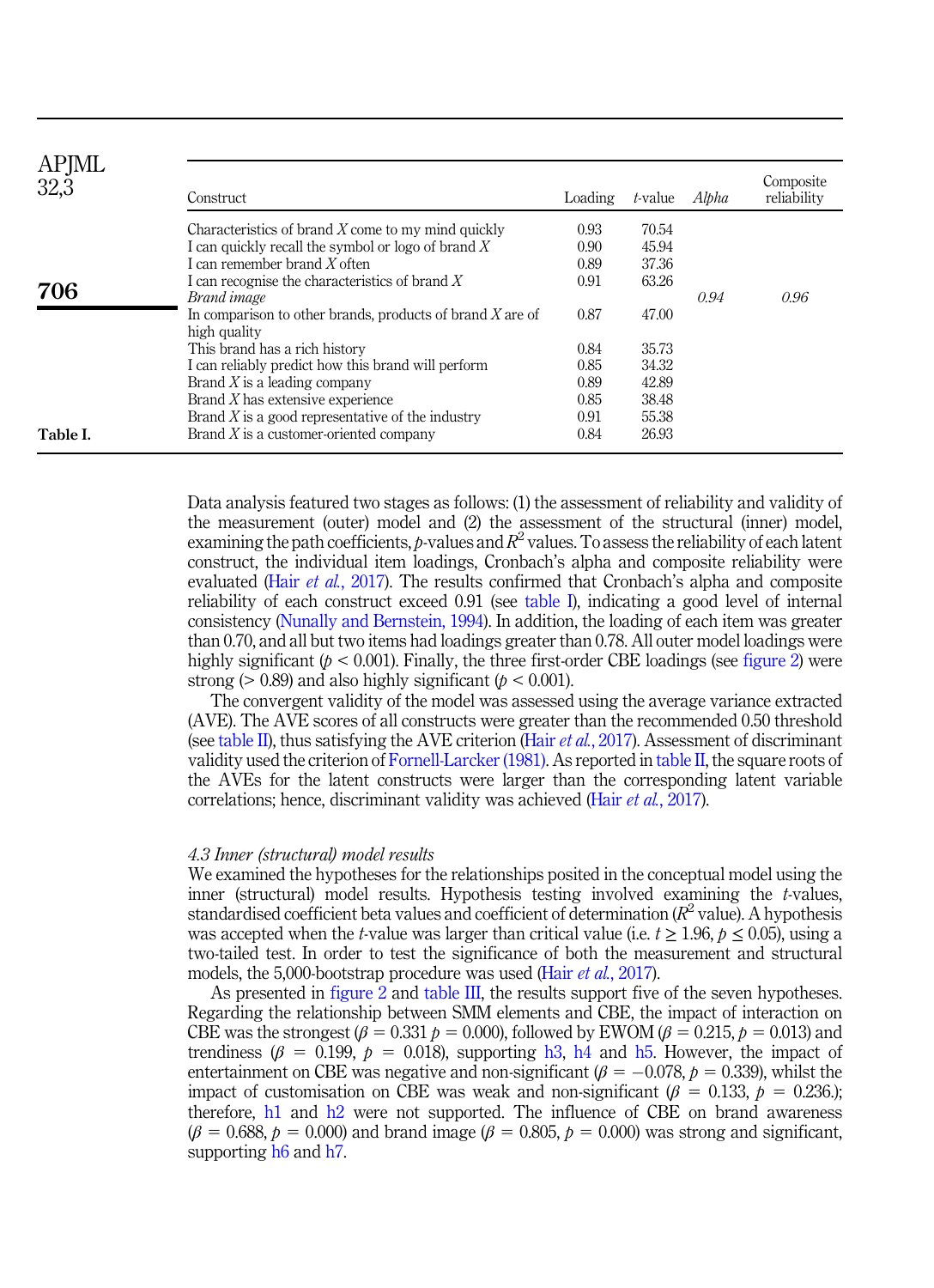<span id="page-12-0"></span>

**Note(s):** paths significant at \*  $p < 0.05$ , \*\*  $p < 0.01$ , \*\*\*  $p < 0.001$ 

|    |                                               | V1   | V2   | V3   | V4   | V5   | V6   | V7   | <b>AVE</b> | Square root of<br>AVE |                       |
|----|-----------------------------------------------|------|------|------|------|------|------|------|------------|-----------------------|-----------------------|
|    | Entertainment                                 |      |      |      |      |      |      |      | 0.89       | 0.94                  |                       |
| 2. | Customisation                                 | 0.40 |      |      |      |      |      |      | 0.74       | 0.86                  |                       |
| 3. | Interaction                                   | 0.22 | 0.72 |      |      |      |      |      | 0.79       | 0.89                  |                       |
| 4. | Electronic WOM                                | 0.52 | 0.45 | 0.43 |      |      |      |      | 0.90       | 0.95                  |                       |
| 5. | Trendiness                                    | 0.43 | 0.62 | 0.41 | 0.12 |      |      |      | 0.88       | 0.94                  |                       |
| 6  | Consumer-brand<br>engagement                  | 0.25 | 0.56 | 0.58 | 0.40 | 0.41 |      |      | 0.70       | 0.83                  |                       |
| 7. | Brand awareness                               | 0.25 | 0.53 | 0.45 | 0.16 | 0.54 | 0.74 |      | 0.82       | 0.90                  | Table II.             |
| 8. | Brand image                                   | 0.25 | 0.45 | 0.53 | 0.34 | 0.42 | 0.81 | 0.69 | 0.75       | 0.86                  | Construct correlation |
|    | $Note(s): \hat{}$ = first-order CBE dimension |      |      |      |      |      |      |      |            |                       | matrix and AVE        |

The  $R^2$  values were used to evaluate the explanatory power of the conceptual model (see figure 2). The  $R^2$  values for CBE ( $R^2 = 0.403$ ), brand awareness ( $R^2 = 0.556$ ) and brand image  $(R^2 = 0.647)$ , along with the average variance accounted for (AVA) being 0.535, suggest that the model explains a meaningful amount of variation in the endogenous variables. The  $R^2$ values exceed the recommended criterion benchmark of  $R^2$  values in a model being greater than 0.10 ([Chin, 1998\)](#page-18-13), with a value of 0.20 considered high for consumer behaviour studies (Vock et al.[, 2013](#page-24-17)).

The results also demonstrate the significant indirect effects of most of the SMM elements on brand knowledge. The indirect effects of interaction, EWOM and trendiness on brand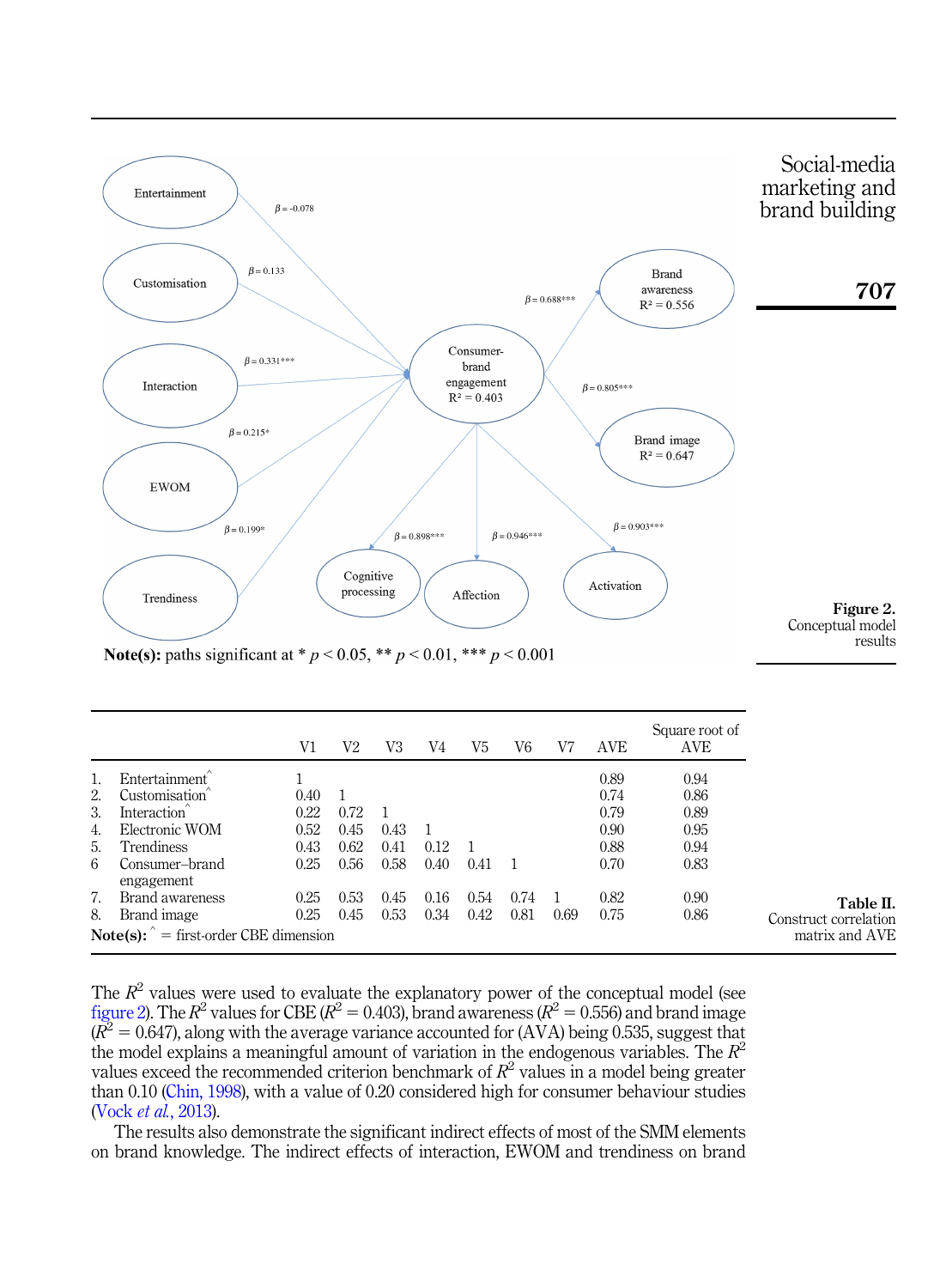<span id="page-13-0"></span>

| <b>APJML</b><br>32,3                    | Relationship                            | Path coefficient | t-value | <i>b</i> -value |
|-----------------------------------------|-----------------------------------------|------------------|---------|-----------------|
|                                         | $SMM$ elements $\rightarrow$ CBE        |                  |         |                 |
|                                         | Entertainment $\rightarrow$ CBE         | $-0.078$         | 0.96    | 0.339           |
|                                         | Customisation $\rightarrow$ CBE         | 0.133            | 1.19    | 0.236           |
|                                         | Interaction $\rightarrow$ CBE           | 0.331            | 3.70    | 0.000           |
|                                         | $EWOM \rightarrow CBE$                  | 0.215            | 2.49    | 0.001           |
| 708                                     | $Trendiness \rightarrow CBE$            | 0.199            | 2.36    | 0.018           |
|                                         | $CBE \rightarrow brand$ knowledge       |                  |         |                 |
|                                         | $CBE \rightarrow brand$ awareness       | 0.688            | 13.06   | 0.000           |
|                                         | $CBE \rightarrow brand \ image$         | 0.805            | 22.11   | 0.000           |
|                                         | Control variables                       |                  |         |                 |
|                                         | Education $\rightarrow$ brand awareness | 0.046            | 1.12    | 0.263           |
|                                         | Gender $\rightarrow$ brand awareness    | 0.146            | 2.89    | 0.004           |
| Table III.                              | Age $\rightarrow$ brand awareness       | $-0.051$         | 1.07    | 0.286           |
|                                         | Education $\rightarrow$ brand image     | 0.013            | 0.34    | 0.737           |
| PLS-SEM analysis of<br>conceptual model | Gender $\rightarrow$ brand image        | $-0.007$         | 0.16    | 0.877           |
|                                         | Age $\rightarrow$ brand image           | $-0.014$         | 0.34    | 0.734           |

awareness were 0.227 ( $p = 0.000$ ), 0.148 ( $p = 0.010$ ) and 0.137 ( $p = 0.022$ ), respectively, whilst the indirect effects of interaction, EWOM and trendiness on brand image were 0.266  $(p = 0.000)$ , 0.173  $(p = 0.014)$  and 0.161  $(p = 0.021)$ , respectively. However, the indirect effects of entertainment and customisation on brand awareness were  $-0.054$  ( $p = 0.335$ ) and 0.091  $(p = 0.240)$ , respectively, whilst the indirect effects of entertainment and customisation on brand image were  $-0.063$  ( $p = 0.340$ ) and 0.107 ( $p = 0.233$ ), respectively. The results reveal that the indirect effects of entertainment and customisation on brand awareness and brand image are weak and non-significant.

#### 5. Implications, limitations and recommendations for further research

#### 5.1 Theoretical implications

The findings of this study reveal that SMM elements play a considerable role in building CBE and brand knowledge. This study finds that interaction, EWOM and trendiness are key drivers in strengthening CBE, which drives brand awareness and brand image, partially confirming the findings of prior literature (e.g. Choi et al.[, 2016;](#page-18-14) [Kim and Ko, 2010](#page-21-17); [Kim and](#page-21-18) [Lee, 2019\)](#page-21-18). Therefore, interaction, EWOM and trendiness should be thought of as means of raising consumers' cognitive processing, affection and activation towards the focal brand ([Kim and Johnson, 2016;](#page-21-19) [Merrilees, 2016](#page-22-8); [Pentina](#page-23-17) et al., 2018) and deemed effective in influencing consumers' brand perceptions ([Dessart](#page-18-0) et al., 2015; [Kudeshia and Kumar, 2017](#page-21-7); [Simon and Tossan, 2018](#page-24-12)).

The findings also reveal that CBE has a strong and positive impact on brand awareness and brand image, confirming the importance of CBE in building brand knowledge ([Keller,](#page-21-6) [2013\)](#page-21-6). In addition, the findings demonstrate the indirect effects of interaction, EWOM and trendiness on brand awareness and brand image. This further justifies the use of social-media content with interactive elements, EWOM and trendiness posts in the brand-building process ([Cheung](#page-18-6) et al., 2019a; [Godey](#page-19-7) et al., 2016; [Seo and Park, 2018\)](#page-23-18).

Inconsistent with previous studies' findings (e.g. [Barger](#page-16-2) et al., 2016; [De Vries](#page-18-7) et al., 2012; [Manthiou](#page-22-16) *et al.*, 2014), the impact of entertainment on CBE was non-significant, suggesting that entertaining content on social media is not a brand-building factor for a highinvolvement product, such as smartphones. This result can be explained by the nature of customer value, following [Holbrook](#page-20-18)'s (2000) argument that consumers' experience with entertainment content can be regarded as a passively absorbed experience, such that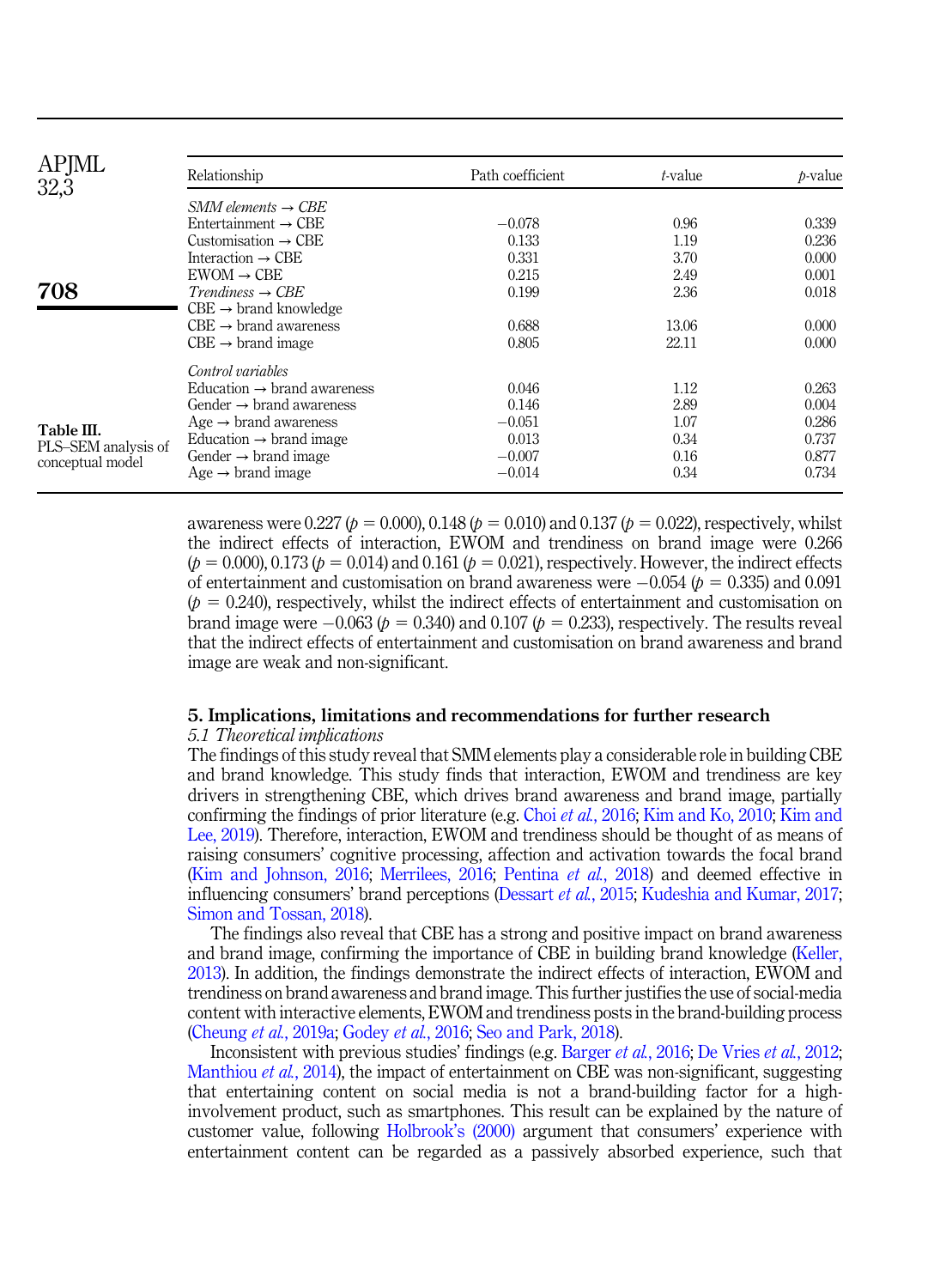firm-initiated entertainment content may not have a positive impact on consumers' perceptions of brands. Applied to the social-media context, although social-media brand communication with entertaining elements may be attractive, the entertainment value of reading such social-media brand communication arises from a passive appreciation. Therefore, following [Yoshida](#page-25-8) et al. (2018), entertainment value may be a self-oriented, passive pleasure, referred to as passive consumption in the information search process. Since CBE involves an active and effort-intensive behaviour, the passive consumption of entertainment content on social-media brand pages is not as important in influencing CBE.

The non-significant relationship between customisation and CBE is also inconsistent with previous studies' findings [\(Ko and Megehee, 2012](#page-21-10); [Schulze](#page-23-10) et al., 2015). Again, drawing on [Holbrook \(2000\),](#page-20-18) customised and standardised experiences have similar impacts on consumers' satisfaction because they are both useful in building consumers' positive perceptions, helping to explain our finding that customised content is not effective in building CBE.

Finally, level of involvement may also explain the non-significant relationship between customisation and CBE. The mean of respondents' involvement with a smartphone was 5.32 out of 7, representing a high involvement level. When consumers are highly involved, they value access to more information about products and brands, such as detailed product comparisons and spend more time developing an expectation or idea about a brand ([Chen and](#page-17-18) [Tsai, 2008\)](#page-17-18). However, following [Krishnamurthy and Kumar \(2018\)](#page-21-11), highly involved consumers tend to prefer general and more comprehensive information rather than customised information. As a smartphone is a high-involvement and standardised product, highly involved consumers prefer to read comprehensive information and specifications in their decision-making processes, rather than expecting customised information. Thus, customised SMM content may not directly influence CBE in the high-involvement, smartphone context of this study.

#### 5.2 Managerial implications

From a managerial point of view, this study calls on marketers to consider the use of SMM to enhance CBE and brand knowledge. Rather than regarding SMM as simply another advertising channel to reach consumers ([Chan and Guillet, 2011\)](#page-17-6), SMM is an important tool for helping build CBE and brand knowledge [\(Algharabat](#page-16-3) et al., 2019; [Cheung](#page-18-5) et al., 2019b; [Ismail, 2017](#page-20-8)).

The findings reveal that interaction, EWOM and trendiness are relevant SMM elements for building CBE and brand knowledge for high-involvement products, such as smartphones. Hence, marketers should benefit from incorporating interactive content that is current and trendy and from encouraging positive EWOM. This is expected to stimulate consumers' cognitive processing, affection and activation (Chan *[et al.](#page-18-16)*[, 2014;](#page-17-12) [Chu and Kim, 2011;](#page-18-15) Chu *et al.*, [2018;](#page-18-16) [Hollebeek](#page-20-5) et al., 2016), ultimately strengthening consumers' brand knowledge. Thus, the recommendation is that marketers should allow (and assist if needed) consumers to get to what they are searching for, such as details of EWOM on particular products [\(Krishnamurthy](#page-21-11) [and Kumar, 2018](#page-21-11)), thus encouraging consumers to spread EWOM voluntarily.

It is also recommended that marketers seek to influence consumers' emotional response towards a brand by managing their social-media activities effectively ([Seo and Park, 2018\)](#page-23-18), potentially by rewarding consumers who actively share their EWOM with information comprehensiveness, value-added information and information understandability on various social-media platforms [\(Sijoria](#page-24-18) et al., 2018; Wang et al.[, 2012\)](#page-25-9). Hence, marketers should consider using a variety of social-media platforms through which consumers can share their experiences and referrals with others. Applied in Asian contexts, this practice has succeeded in strengthening CBE and purchase intention (Choi *et al.*[, 2016\)](#page-18-14).

Social-media marketing and brand building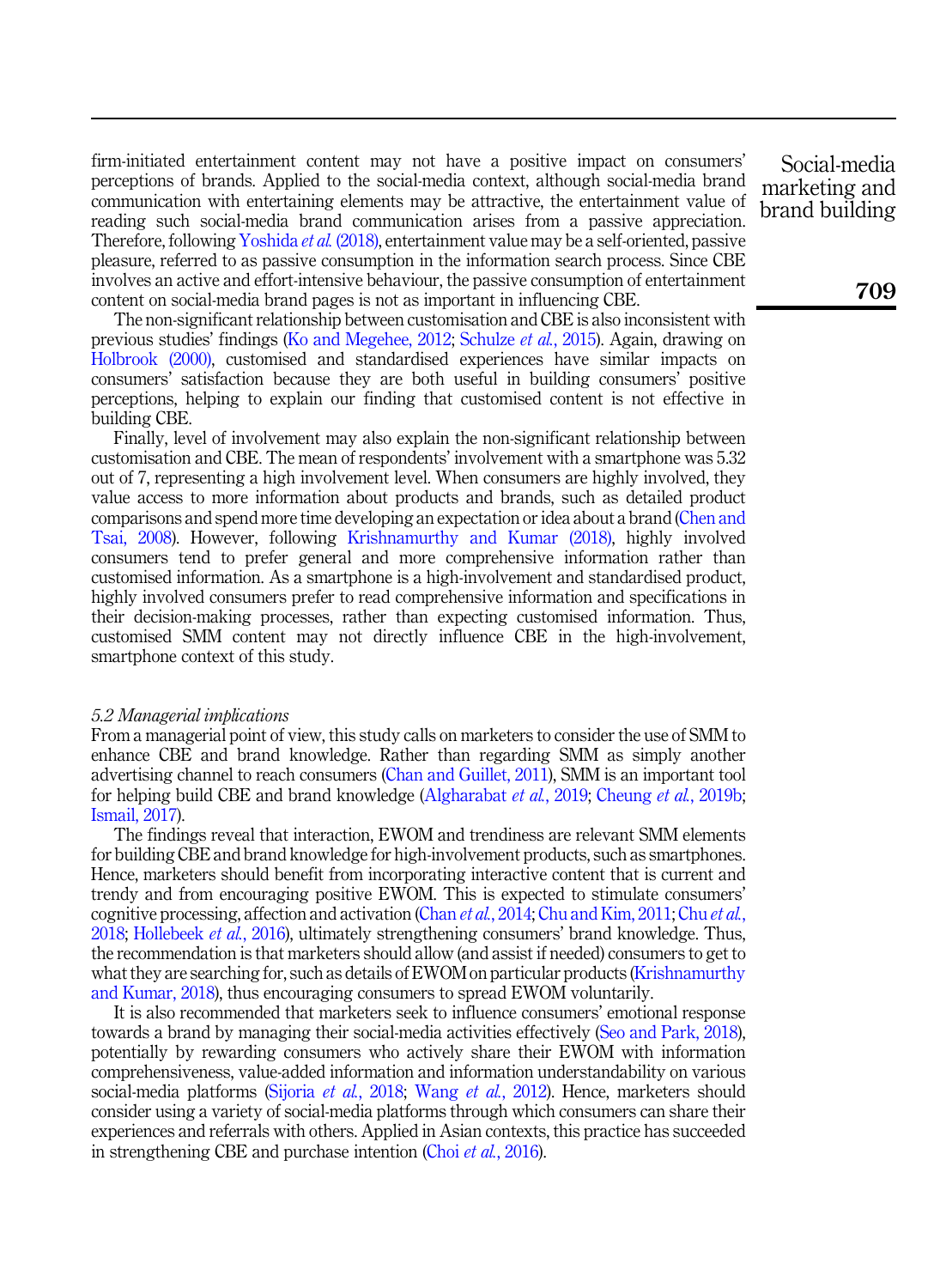Marketers should also consider developing SMM programs that make use of the interactive features of social networking sites. Marketers can do this by positioning their social-media brand pages as a platform that offers advice to solve consumers' problems in using their branded products and welcoming users into a social-media-based brand community of consumers, where the participants can develop a sense of connection within the brand community ([Harrigan](#page-20-7) et al., 2017; [Simon and Tossan, 2018\)](#page-24-12). Improved interactivity of social-media brand pages may ensue from initiating contests to persuade consumers to leave their ideas for improvements of existing products or for new product developments to compete in exchange for gifts [\(Chan and Guillet, 2011](#page-17-6)). Contests have proven effective in encouraging consumers' participation, thus contributing to driving consumers' positive brand knowledge [\(Chan and Guillet, 2011\)](#page-17-6).

In the case of the smartphone industry, marketers might consider the SMM strategies of Xiaomi. Xiaomi interacted with fans to discuss product features and company development, fomenting the creation of a group of "fever fans" on social-media brand community to build a strong consumer–brand relationship (Shih *et al.*[, 2014\)](#page-24-9).

An effort to offer more trendy information is also justified, namely about the latest product information, consumption and product usage and updated knowledge on related industries ([Ramadan](#page-23-19) et al., 2018). In Asia, this has strengthened consumer–brand relationships, driving purchase intention and positive business outcomes ([Kim and Ko, 2010](#page-21-17); [Seo and Park, 2018\)](#page-23-18). Trendiness is effective in increasing the likelihood of consumers visiting social-media brand pages, strengthening CBE and building strong and positive brand knowledge in consumers' minds [\(Barger](#page-16-2) et al., 2016; [Harrigan](#page-20-7) et al., 2017). Marketers can enhance trendiness by frequently updating their social-media brand pages to reflect the latest news and offerings, attracting consumers' attention and positive emotions towards the social-media brand pages and the focal brand [\(Chan and Gillet, 2011\)](#page-17-6).

Finally, although entertainment and customisation did not have a significant influence on CBE for smartphones, the collective influence of the five SMM elements on CBE was meaningful ( $R^2 = 0.417$ ). Therefore, considering the synergistic interaction potential amongst SMM elements [\(Ismail, 2017](#page-20-8); [Seo and Park, 2018](#page-23-18)), it is recommended that marketers consider including all five SMM elements as part of their SMM activities, although they should look to prioritise their resource allocations to those elements that are more important for their product context.

# 5.3 Theoretical contributions

**APIML** 32,3

710

SMM strategies are regarded as a strong contributor to form strong and favourable brand knowledge in consumers' minds [\(Ashley and Tuten, 2015;](#page-16-1) [Godey](#page-19-7) et al., 2016; [Keller, 2013\)](#page-21-6), and an increasing number of empirical studies have examined the theoretical and practical implications of the deployment of SMM for brand building ([Godey](#page-19-7) et al., 2016; [Kim and Ko,](#page-21-9) [2012;](#page-21-9) [Seo and Park, 2018\)](#page-23-18). Yet, the effect of the different elements of SMM on CBE and brand knowledge remains unclear, requiring both theoretical and empirical investigation.

Seeking to address the noted theoretical deficiencies this study makes two major contributions. First, the study develops a theoretical framework to examine the importance of SMM elements in the brand-building process, confirming that interaction, EWOM and trendiness are critical drivers of CBE and brand knowledge. Second, the study distinguishes the relative importance of individual SMM elements in building CBE, thus contributing to the literature by identifying the more important individual brand-building elements in the SMM construct.

In the context of a high-involvement focal product, smartphone, the findings demonstrate that the influence of interaction ( $\beta = 0.331$ ) on CBE and brand knowledge is the strongest, followed by EWOM ( $\beta$  = 0.215) and trendiness ( $\beta$  = 0.199). Consequently, interaction, EWOM and trendiness merit careful attention when planning SMM activities.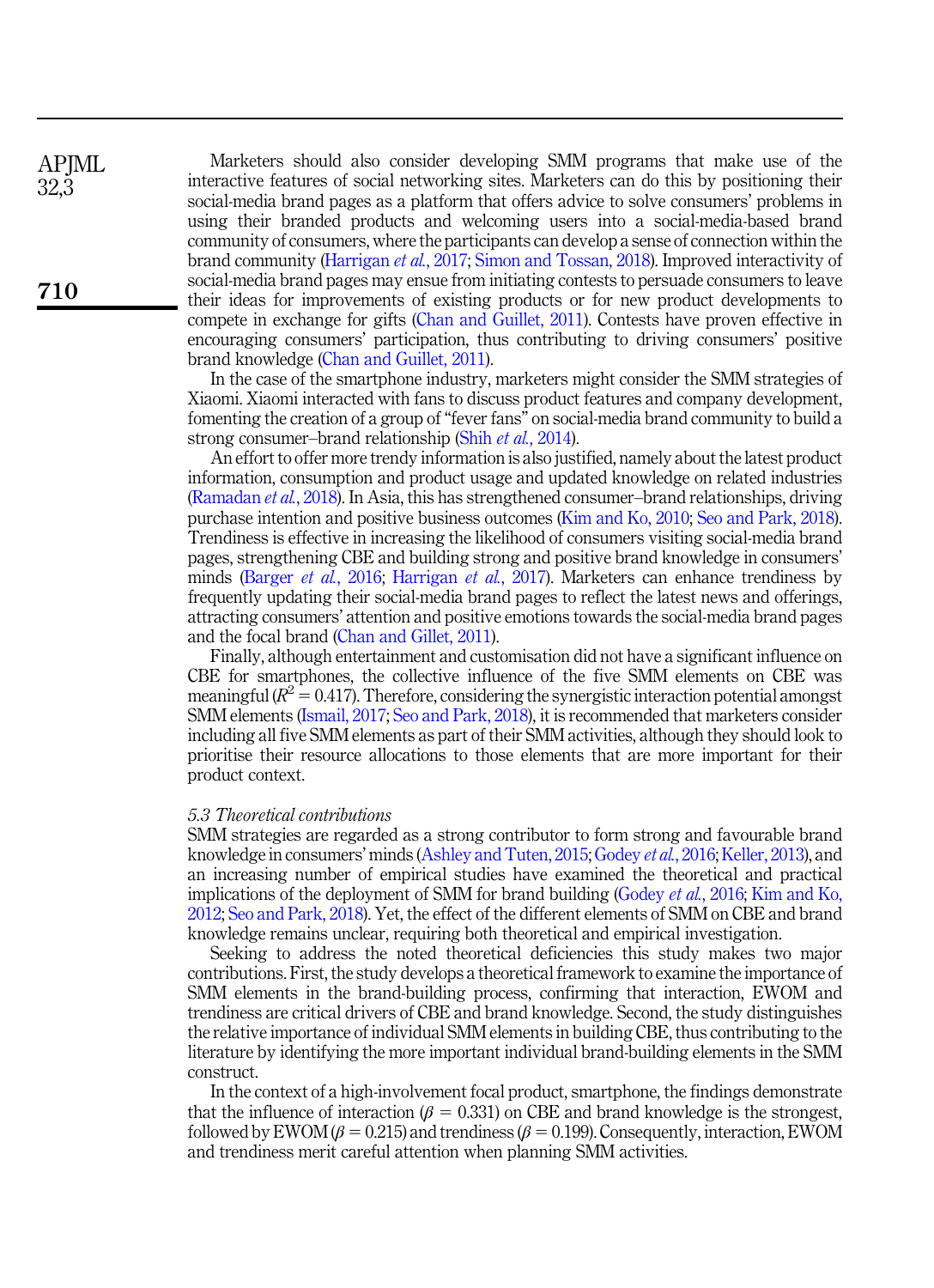The study also found that CBE has a strong and significant effect on brand awareness ( $\beta = 0.688$ ,  $R^2 = 0.556$ ) and brand image ( $\beta = 0.805$ ,  $R^2 = 0.647$ ). This result means that CBE should not only be thought as a means of raising brand recall and recognition but also as an important factor in building brand image. Specifically, the findings reveal that the influence of CBE on brand awareness ( $\beta = 0.691$ ) and brand image ( $\beta = 0.808$ ) is strong and significant, justifying the importance of CBE in the brand-building process. Consequently, discriminate use of SMM elements may strengthen consumers' cognitive processing, affection and activation, assisting with building strong and positive brand knowledge in consumers'minds.

# 5.4 Limitations and future research directions

A cross-sectional design and the availability of data collected at a single location, Hong Kong, limit the generalisability of the findings. Future research should consider longitudinal studies and comparisons between countries, to enhance generalisability.

The focus of the study is only on smartphones, a high-involvement technological product. This limits the applicability of the findings to other product categories, particularly those with a lower involvement level. Future research could broaden the number of product categories and control for products with various involvement levels in order to facilitate generalising the findings to wider contexts. In addition, future research might consider the influence of other theoretical constructs or potential moderators (such as consumer experience) on the SMM elements and/or on the constructs investigated in this study.

Finally, this study focused on SMM effectiveness but did not examine any impact of traditional marketing elements, either jointly with SMM or separately. Future research might compare the relative impact of SMM elements and traditional marketing elements, such as traditional advertising and distribution intensity, to identify which marketing variables exert a more effective effect on CBE and brand knowledge.

# <span id="page-16-7"></span>References

<span id="page-16-0"></span>Aaker, D.A. (1991), Managing Brand Equity, Free Press, New York, NY.

- Abzari, M., Ghassemi, R.A. and Vosta, L.N. (2014), "Analysing the effect of social media on brand attitude and purchase intention: the case of Iran Khodro Company", Procedia-Social and Behavioral Sciences, Vol. 143, pp. 822-826.
- <span id="page-16-4"></span>Agichtein, E., Castillo, C., Donato, D., Gionis, A. and Mishne, G. (2008), "Finding high-quality content in social media", Proceedings of the 2008 International Conference on Web Search and Data Mining, Association for Computing Machinery(ACM), New York, pp. 183-194.
- <span id="page-16-3"></span>Algharabat, R., Rana, N.P., Alalwan, A.A., Baabdullah, A. and Gupta, A. (2019), "Investigating the antecedents of customer brand engagement and consumer-based brand equity in social media", Journal of Retailing and Consumer Services, doi: [10.1016/j.jretcon](https://doi.org/10.1016/j.jretcon).
- <span id="page-16-6"></span>Ananda, A.S., Hernández-García, Á., Acquila-Natale, E. and Lamberti, L. (2019), "What makes fashion consumers 'click'? Generation of eWOM engagement in social media", Asia Pacific Journal of Marketing and Logistics, Vol. 31 No. 2, pp. 398-418.
- <span id="page-16-1"></span>Ashley, C. and Tuten, T. (2015), "Creative strategies in social media marketing: an exploratory study of branded social content and consumer engagement", Psychology and Marketing, Vol. 32 No. 1, pp. 15-27.
- <span id="page-16-5"></span>Bambauer-Sachse, S. and Mangold, S. (2011), "Brand equity dilution through negative online word-ofmouth communication", *Journal of Retailing and Consumer Services*, Vol. 18 No. 1, pp. 38-45.
- <span id="page-16-2"></span>Barger, V., Peltier, J.W. and Schultz, D.E. (2016), "Social media and consumer engagement: a review and research agenda", Journal of Research in Interactive Marketing, Vol. 10 No. 4, pp. 268-287.

Social-media marketing and brand building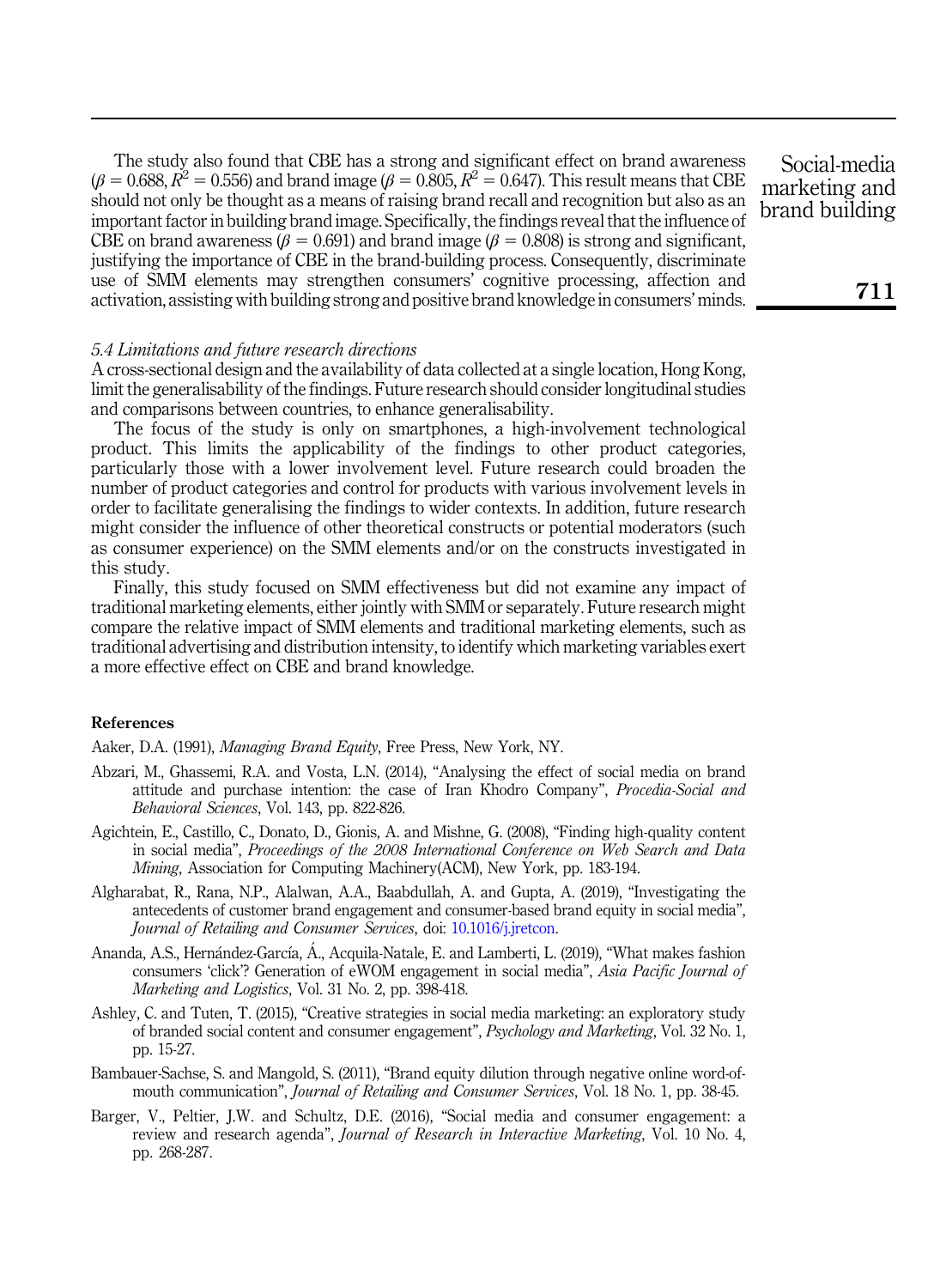<span id="page-17-15"></span>

| APJML<br>32,3 | Barnes, B.R., Siu, N.Y., Yu, Q. and Chan, S.S. (2009), "Exploring cosmetics advertising in southern<br>China: an investigation of Hong Kong and Shenzhen", <i>International Journal of Advertising</i><br>Vol. 28 No. 2, pp. 369-393.           |
|---------------|-------------------------------------------------------------------------------------------------------------------------------------------------------------------------------------------------------------------------------------------------|
|               | Becker, H., Naaman, M. and Gravano, L. (2011), "Beyond trending topics: real-World event<br>identification on Twitter", <i>ICWSM</i> , Vol. 11 No. 2011, pp. 438-441.                                                                           |
| 712           | Bento, M., Martinez, L.M. and Martinez, L.F. (2018), "Brand engagement and search for brands on<br>social media: comparing generations X and Y in portugal", <i>Journal of Retailing and Consumer</i><br><i>Services.</i> Vol. 43, pp. 234-241. |
|               |                                                                                                                                                                                                                                                 |

- <span id="page-17-10"></span><span id="page-17-9"></span><span id="page-17-0"></span>Bowden, J. (2009), "The process of customer engagement: a conceptual framework", Journal of Marketing Theory and Practice, Vol. 17 No. 1, pp. 63-74.
- <span id="page-17-5"></span>Bowen, J. (2015), "Trends affecting social media: implications for practitioners and researchers", Worldwide Hospitality and Tourism Themes, Vol. 7 No. 3, pp. 221-228.
- <span id="page-17-2"></span>Brodie, R.J., Ilic, A., Juric, B. and Hollebeek, L. (2013), "Consumer engagement in a virtual brand community: an exploratory analysis", Journal of Business Research, Vol. 66 No. 1, pp. 105-114.
- <span id="page-17-1"></span>Brodie, R., Hollebeek, L., Juric, B. and Ilic, A. (2011), "Customer engagement: conceptual domain, fundamental propositions, and implications for research", Journal of Service Research, Vol. 14 No. 3, pp. 252-271.
- <span id="page-17-4"></span>Bruhn, M., Schoenmueller, V. and Schäfer, D.B. (2012), "Are social media replacing traditional media in terms of brand equity creation?", Management Research Review, Vol. 35 No. 9, pp. 770-790.
- <span id="page-17-3"></span>Calder, B.J., Malthouse, E.C. and Maslowska, E. (2016), "Brand marketing, big data and social innovation as future research directions for engagement", Journal of Marketing Management, Vol. 32 Nos 5-6, pp. 579-585.
- <span id="page-17-17"></span>Census and Statistics Department (2017), "Information technology usage and penetration", The Government of the Hong Kong Special Administrative Region, available at: [https://www.](https://www.statistics.gov.hk/pub/B11302622017XXXXB0100.pdf) [statistics.gov.hk/pub/B11302622017XXXXB0100.pdf](https://www.statistics.gov.hk/pub/B11302622017XXXXB0100.pdf) (accessed 14 May 2019).
- <span id="page-17-7"></span>Chae, H., Ko, E. and Han, J. (2015), "How do customers' SNS participation activities impact on customer equity drivers and customer loyalty? Focus on the SNS services of a global SPA brand", Journal of Global Scholars of Marketing Science, Vol. 25 No. 2, pp. 122-141.
- <span id="page-17-14"></span>Chahal, H. and Rani, A. (2017), "How trust moderates social media engagement and brand equity", Journal of Research in Interactive Marketing, Vol. 11 No. 3, pp. 312-335.
- <span id="page-17-16"></span>Chan, S.F., Barnes, B.R. and Fukukawa, K. (2016), "Consumer control, dependency and satisfaction with online service", Asia Pacific Journal of Marketing and Logistics, Vol. 28 No. 4, pp. 594-615.
- <span id="page-17-6"></span>Chan, N.L. and Guillet, B.D. (2011), "Investigation of social media marketing: how does the hotel industry in Hong Kong perform in marketing on social media websites?", Journal of Travel and Tourism Marketing, Vol. 28 No. 4, pp. 345-368.
- <span id="page-17-12"></span>Chan, T.K., Zheng, X., Cheung, C.M., Lee, M.K. and Lee, Z.W. (2014), "Antecedents and consequences of customer engagement in online brand communities", Journal of Marketing Analytics, Vol. 2 No. 2, pp. 81-97.
- <span id="page-17-13"></span>Chen, C.F. and Chang, Y.Y. (2008), "Airline brand equity, brand preference, and purchase intentions the moderating effects of switching costs", *Journal of Air Transport Management*, Vol. 14 No. 1, pp. 40-42.
- <span id="page-17-18"></span>Chen, C.F. and Tsai, M.H. (2008), "Perceived value, satisfaction, and loyalty of TV travel product shopping: involvement as a moderator", *Tourism Management*, Vol. 29 No. 6, pp. 1166-1171.
- <span id="page-17-11"></span>Chen, Y., Fay, S. and Wang, Q. (2011), "The role of marketing in social media: how online consumer reviews evolve", Journal of Interactive Marketing, Vol. 25 No. 2, pp. 85-94.
- <span id="page-17-8"></span>Cheung, C.M., Lee, M.K. and Rabjohn, N. (2008), "The impact of electronic word-of-mouth: the adoption of online opinions in online customer communities", Internet Research, Vol. 18 No. 3, pp. 229-247.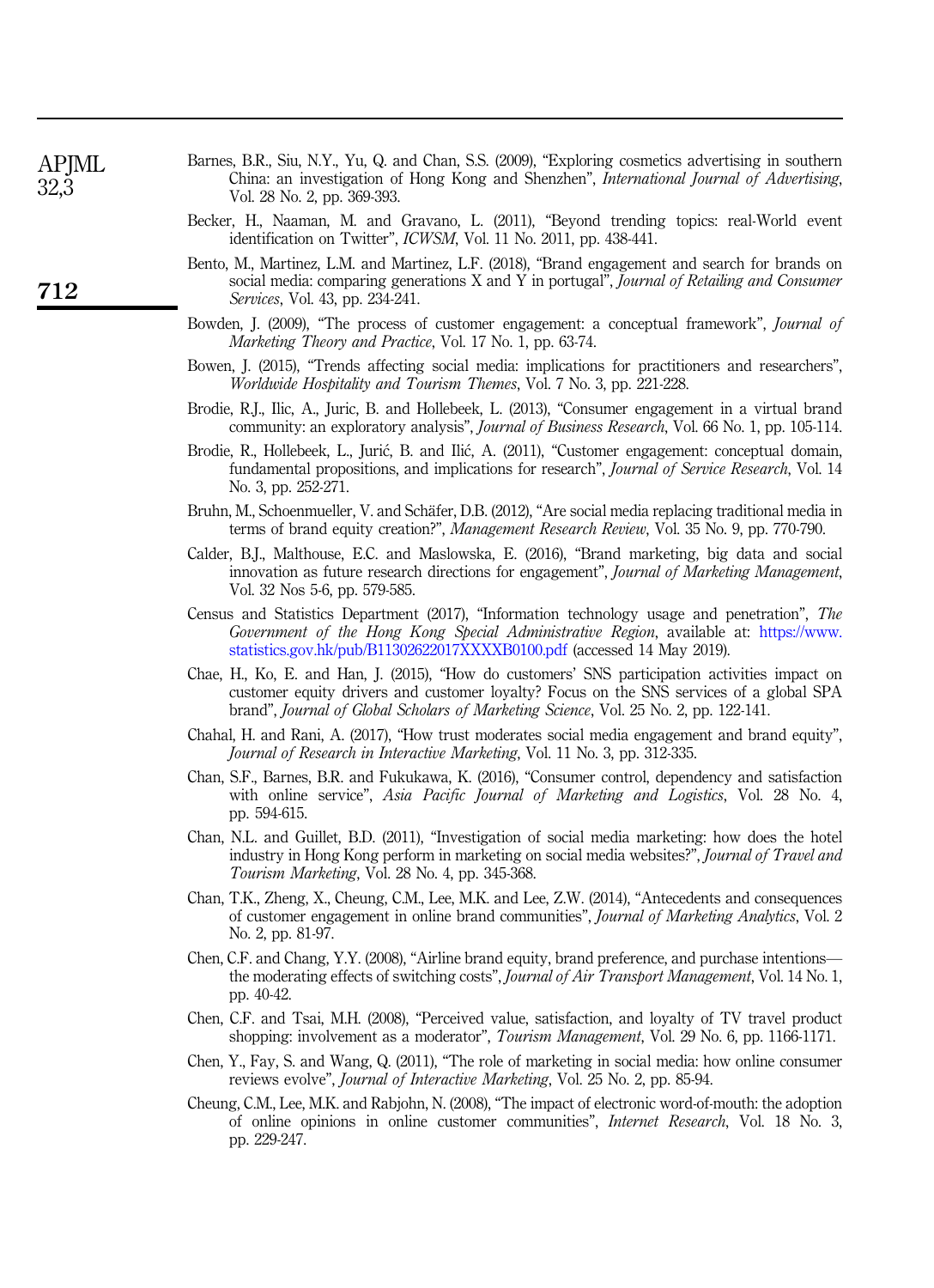- <span id="page-18-6"></span>Cheung, M.L., Pires, G.D. and Rosenberger, P.J. III (2019), "Developing a conceptual model for examining social media marketing effects on brand awareness and brand image", International Journal of Economics and Business Research, Vol. 17 No. 3, pp. 243-261.
- <span id="page-18-5"></span>Cheung, M.L., Pires, G.D., Rosenberger, P.J. III and De Oliveira, M.J. (2019), "Issues in consumer-based brand equity and agenda for future research", in Lichy, J. (Ed.), The Driving Trends of International Business in the 21st Century, Cambridge Scholars Publishing, Newcastle upon Tyne, pp. 67-110.
- <span id="page-18-3"></span>Chiang, C.T., Wei, C.F., Parker, K.R. and Davey, B. (2017), "Exploring the drivers of customer engagement behaviours in social network brand communities: towards a customer-learning model", Journal of Marketing Management, Vol. 33 Nos 17-18, pp. 1443-1464.
- <span id="page-18-13"></span>Chin, W. (1998), "The partial least squares approach for structural equation modelling", in Marcoulides, G. (Ed.), *Modern Methods for Business Research*, Laurence Erlbaum Associates, Mahwah, New Jersey, pp. 295-336.
- <span id="page-18-14"></span>Choi, E., Ko, E. and Kim, A.J. (2016), "Explaining and predicting purchase intentions following luxuryfashion brand value co-creation encounters", *Journal of Business Research*, Vol. 69 No. 12, pp. 5827-5832.
- <span id="page-18-15"></span>Chu, S.C. and Kim, Y. (2011), "Determinants of consumer engagement in electronic word-of-mouth (eWOM) in social networking sites", International Journal of Advertising, Vol. 30 No. 1, pp. 47-75.
- <span id="page-18-16"></span>Chu, S.C., Lien, C.H. and Cao, Y. (2018), "Electronic word-of-mouth (eWOM) on WeChat: examining the influence of sense of belonging, need for self-enhancement, and consumer engagement on Chinese travellers' eWOM", International Journal of Advertising, Vol. 38 No. 1, pp. 26-49.
- <span id="page-18-10"></span>Cobb-Walgren, C.J., Ruble, C.A. and Donthu, N. (1995), "Brand equity, brand preference, and purchase intent", Journal of Advertising, Vol. 24 No. 3, pp. 25-40.
- <span id="page-18-11"></span>Conwell, S. (2018), "Smartphone sales are slowing and here are two key reasons why. CNBC.com", available at: [https://www.cnbc.com/2018/02/23/smartphone-sales-are-slowing-and-here-are-two](https://www.cnbc.com/2018/02/23/smartphone-sales-are-slowing-and-here-are-two-key-reasons-why.html)[key-reasons-why.html](https://www.cnbc.com/2018/02/23/smartphone-sales-are-slowing-and-here-are-two-key-reasons-why.html) (accessed 24 May 2018).
- <span id="page-18-9"></span>Datta, H., Ailawadi, K.L. and van Heerde, H.J. (2017), "How well does consumer-based brand equity align with sales-based brand equity and marketing-mix response?", Journal of Marketing, Vol. 81 No. 3, pp. 1-20.
- <span id="page-18-7"></span>De Vries, L., Gensler, S. and Leeflang, P.S. (2012), "Popularity of brand posts on brand fan pages: an investigation of the effects of social media marketing", Journal of Interactive Marketing, Vol. 26 No. 2, pp. 83-91.
- <span id="page-18-4"></span>De Vries, N. and Carlson, J. (2014), "Examining the drivers and brand performance implications of customer engagement with brands in the social media environment", Journal of Brand Management, Vol. 21 No. 6, pp. 495-515.
- <span id="page-18-8"></span>Dehghani, M. and Tumer, M. (2015), "A research on effectiveness of Facebook advertising on enhancing purchase intention of consumers", Computers in Human Behavior, Vol. 49, pp. 597-600.
- <span id="page-18-1"></span>Dessart, L. (2017), "Social media engagement: a model of antecedents and relational outcomes", Journal of Marketing Management, Vol. 33 Nos 5-6, pp. 375-399.
- <span id="page-18-0"></span>Dessart, L., Veloutsou, C. and Morgan-Thomas, A. (2015), "Consumer engagement in online brand communities: a social media perspective", The Journal of Product and Brand Management, Vol. 24 No. 1, pp. 28-42.
- <span id="page-18-2"></span>Dessart, L., Veloutsou, C. and Morgan-Thomas, A. (2016), "Capturing consumer engagement: duality, dimensionality and measurement", Journal of Marketing Management, Vol. 32 Nos 5-6, pp. 399-426.
- <span id="page-18-12"></span>Djatmiko, T. and Pradana, R. (2016), "Brand image and product price; its impact for Samsung smartphone purchasing decision", *Procedia-Social and Behavioral Sciences*, Vol. 219, pp. 221-227.

Social-media marketing and brand building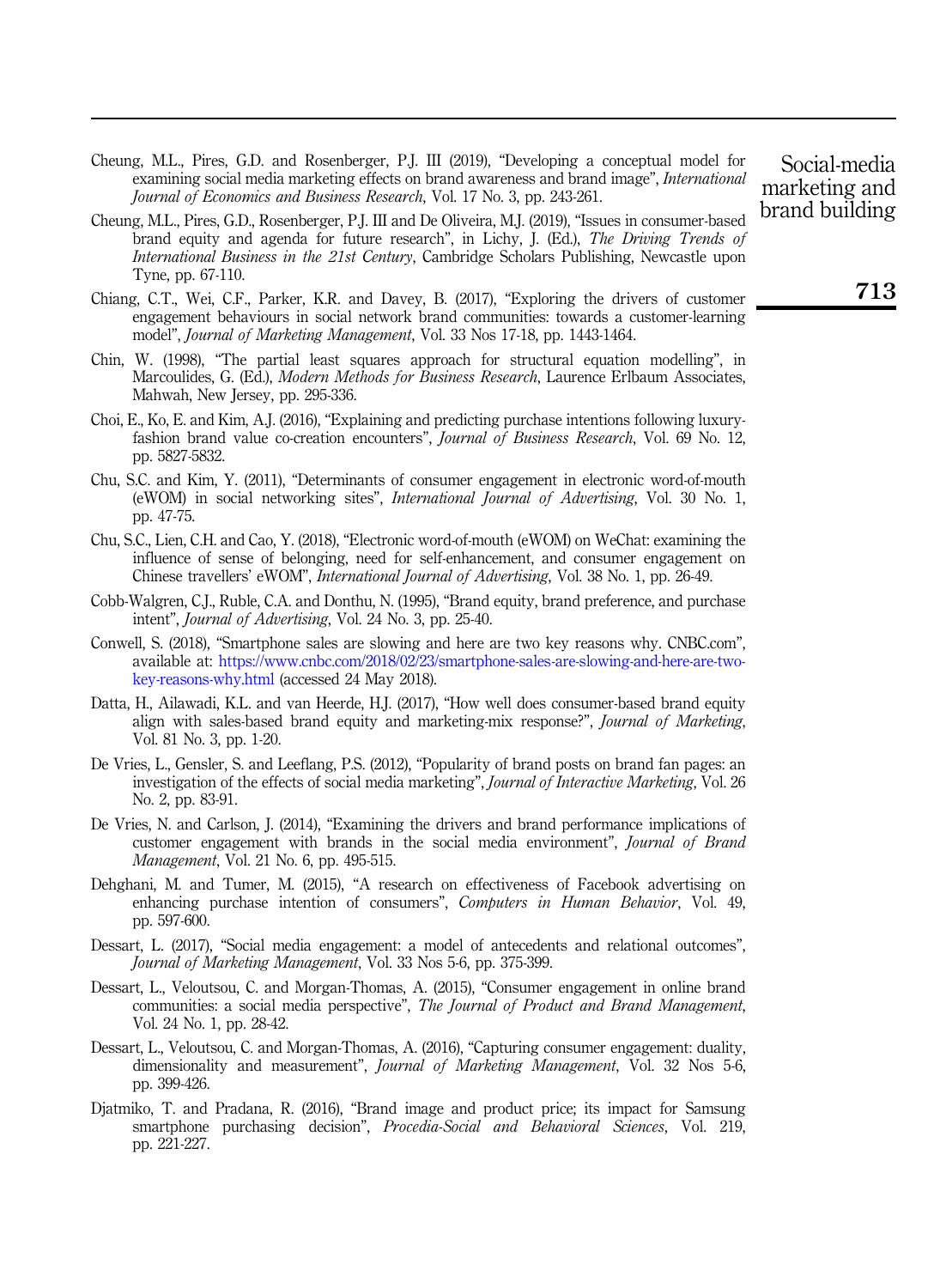<span id="page-19-18"></span><span id="page-19-17"></span><span id="page-19-16"></span><span id="page-19-15"></span><span id="page-19-14"></span><span id="page-19-13"></span><span id="page-19-12"></span><span id="page-19-11"></span><span id="page-19-10"></span><span id="page-19-9"></span><span id="page-19-8"></span><span id="page-19-7"></span><span id="page-19-6"></span><span id="page-19-5"></span><span id="page-19-4"></span><span id="page-19-3"></span><span id="page-19-2"></span><span id="page-19-1"></span><span id="page-19-0"></span>

| APJML<br>32,3 | Drumm, J., White, N., Swiegers, M. and Davey, N. (2017), Smart Everything, Everywhere - Mobile<br>Consumer Survey 2017: The Australian Cut, Deloitte Touche Tohmatsu, available at: https://<br>www2.deloitte.com/au/mobile-consumer-survey (accessed 24 May 2018).                                 |
|---------------|-----------------------------------------------------------------------------------------------------------------------------------------------------------------------------------------------------------------------------------------------------------------------------------------------------|
|               | Duckette, C. (2018, 20 February), "Australian smartphone replacement cycle headed towards three-<br>year mark: telsyte. ZDNet", available at: https://www.zdnet.com/article/australian-smartphone-<br>replacement-cycle-headed-towards-three-year-mark-telsyte/ (accessed 24 May 2018).             |
| 714           | Duggan, M., Ellison, N.B., Lampe, C., Lenhart, A. and Madden, M. (2015), "Social media update 2014",<br>Pew Research Center, p. 9.                                                                                                                                                                  |
|               | Dwivedi, A. (2015), "A higher-order model of consumer brand engagement and its impact on loyalty<br>intentions", Journal of Retailing and Consumer Services, Vol. 24, pp. 100-109.                                                                                                                  |
|               | E-marketer (2017), "Nearly seven in 10 Hong Kong residents use smartphones, 4G connections swell as<br>telecoms set the groundwork for 5G technology", available at: https://www.emarketer.com/Article/<br>Nearly-Seven-10-Hong-Kong-Residents-Use-Smartphones/1014941 (accessed 28 December 2017). |
|               | Esch, F.R., Langner, T., Schmitt, B.H. and Geus, P. (2006), "Are brands forever? How brand knowledge<br>and relationships affect current and future purchases", The Journal of Product and Brand<br><i>Management, Vol. 15 No. 2, pp. 98-105.</i>                                                   |
|               | Fischer, E. and Reuber, A.R. (2011), "Social interaction via new social media: (How) can interactions on<br>Twitter affect effectual thinking and behavior?", Journal of Business Venturing, Vol. 26<br>No. 1, pp. 1-18.                                                                            |
|               | Fornell, C. and Larcker, D. (1981), "Evaluating structural equation models with unobservable<br>variables and measurement error", <i>Journal of Marketing Research</i> , Vol. 18 No. 1,<br>pp. 39-50.                                                                                               |
|               | France, C., Merrilees, B. and Miller, D. (2016), "An integrated model of customer-brand engagement:<br>drivers and consequences", Journal of Brand Management, Vol. 23 No. 2, pp. 119-136.                                                                                                          |
|               | Frank, P. and Watchravesringkan, K. (2016), "Exploring antecedents and consequences of young<br>consumers' perceived global brand equity", The Journal of Product and Brand Management,<br>Vol. 25 No. 2, pp. 160-170.                                                                              |
|               | Gallaugher, J. and Ransbotham, S. (2010), "Social media and customer dialog management at<br>Starbucks", MIS Quarterly Executive, Vol. 9 No. 4, pp. 197-212.                                                                                                                                        |
|               | Gao, Q. and Feng, C. (2016), "Branding with social media: user gratifications, usage patterns, and<br>brand message content strategies", <i>Computers in Human Behavior</i> , Vol. 63, pp. 868-890.                                                                                                 |
|               | Godey, B., Manthiou, A., Pederzoli, D., Rokka, J., Aiello, G., Donvito, R. and Singh, R. (2016), "Social<br>media marketing efforts of luxury brands: influence on brand equity and consumer behavior",<br>Journal of Business Research, Vol. 69 No. 12, pp. 5833-5841.                             |
|               | Goh, K.Y., Heng, C.S. and Lin, Z. (2013), "Social media brand community and consumer behaviour:<br>quantifying the relative impact of user-and marketer-generated content", <i>Information Systems</i><br><i>Research</i> , Vol. 24 No. 1, pp. 88-107.                                              |
|               | Gummerus, J., Liljander, V., Weman, E. and Pihlström, M. (2012), "Customer engagement in a<br>Facebook brand community", <i>Management Research Review</i> , Vol. 35 No. 9, pp. 857-877.                                                                                                            |
|               | Habibi, M., Laroche, M. and Richard, M. (2014), "The roles of brand community and community<br>engagement in building brand trust on social media", Computers in Human Behavior, Vol. 37,<br>pp. 152-161.                                                                                           |
|               | Haenlein, M. and Kaplan, A.M. (2004), "A beginner's guide to partial least squares analysis",<br>Understanding Statistics, Vol. 3 No. 4, pp. 283-297.                                                                                                                                               |
|               | Hair, J.F. Jr, Hult, G.T.M., Ringle, C. and Sarstedt, M. (2017), A Primer on Partial Least Squares<br>Structural Equation Modeling (PLS–SEM), 2nd ed., Sage Publications, Thousand Oaks,<br>California, CA.                                                                                         |
|               | Hajli, N. (2015), "Social commerce constructs and consumer's intention to buy", <i>International Journal</i><br>of Information Management, Vol. 35 No. 2, pp. 183-191.                                                                                                                              |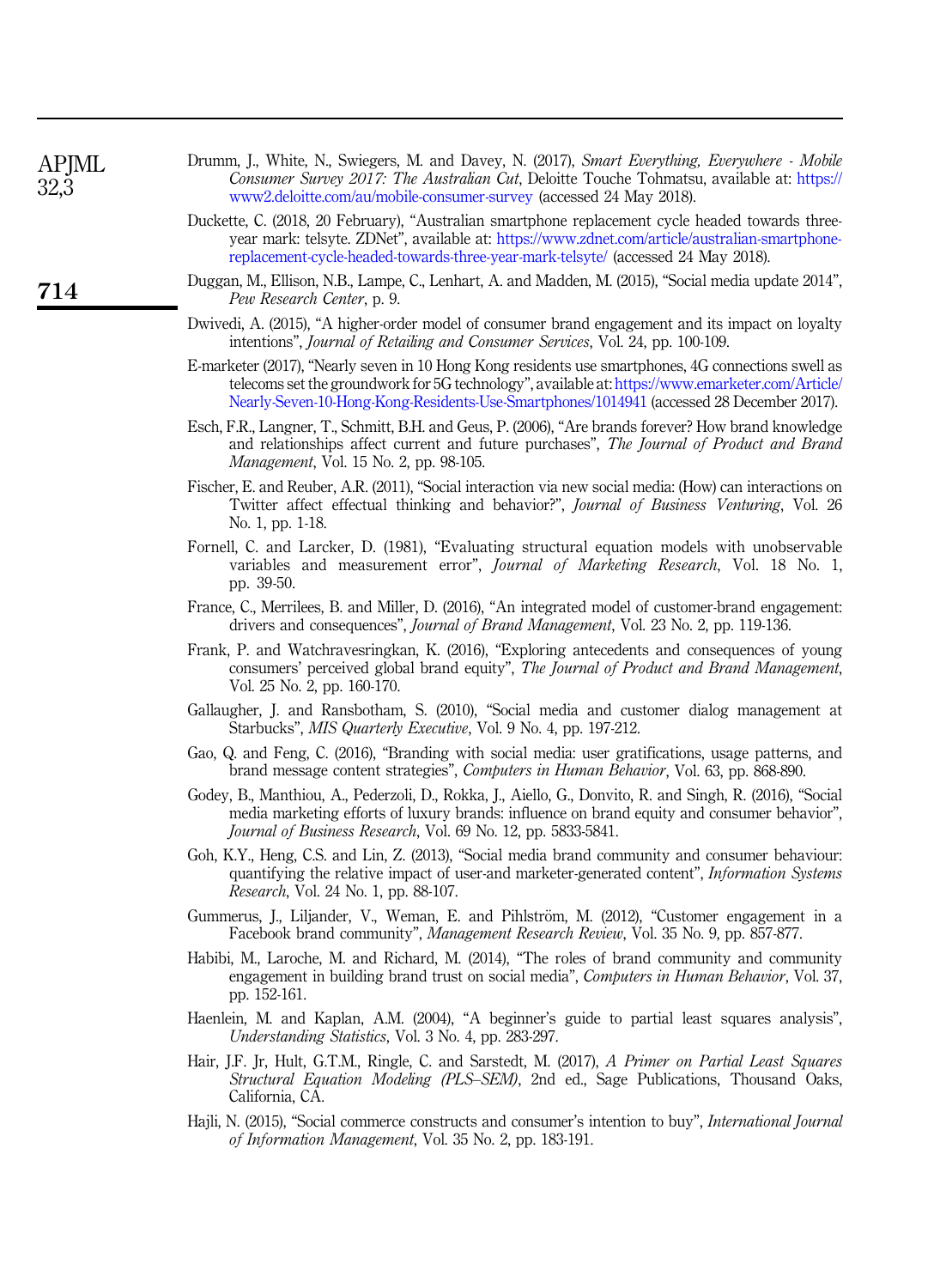- <span id="page-20-12"></span>Hanna, R., Rohm, A. and Crittenden, V.L. (2011), "We're all connected: the power of the social media ecosystem", Business Horizons, Vol. 54 No. 3, pp. 265-273.
- <span id="page-20-0"></span>Harmeling, C., Moffett, J., Arnold, M. and Carlson, B. (2017), Toward a theory of customer engagement marketing, Journal of the Academy of Marketing Science, Vol. 45 No. 3, pp. 312-335.
- <span id="page-20-7"></span>Harrigan, P., Evers, U., Miles, M. and Daly, T. (2017), "Customer engagement with tourism social media brands", Tourism Management, Vol. 59, pp. 597-609.
- <span id="page-20-11"></span>Harrigan, P., Evers, U., Miles, M.P. and Daly, T. (2018), "Customer engagement and the relationship between involvement, engagement, self-brand connection and brand usage intent", *Journal of* Business Research, Vol. 88, pp. 388-396.
- <span id="page-20-15"></span>Hart, A.E. and Rosenberger, P.J. III (2004), "The effect of corporate image in the formation of customer loyalty: an Australian replication", Australasian Marketing Journal, Vol. 12 No. 3, pp. 88-96.
- <span id="page-20-10"></span>Hennig-Thurau, T., Gwinner, K.P., Walsh, G. and Gremler, D.D. (2004), "Electronic word-of-mouth via consumer-opinion platforms: what motivates consumers to articulate themselves on the internet?", Journal of Interactive Marketing, Vol. 18 No. 1, pp. 38-52.
- <span id="page-20-4"></span>Hepola, J., Karjaluoto, H. and Hintikka, A. (2017), "The effect of sensory brand experience and involvement on brand equity directly and indirectly through consumer brand engagement", The Journal of Product and Brand Management, Vol. 26 No. 3, pp. 282-293.
- <span id="page-20-13"></span>Hidayanti, I., Herman, L.E. and Farida, N. (2018), "Engaging customers through social media to improve industrial product development: the role of customer co-creation value", Journal of Relationship Marketing, Vol. 17 No. 1, pp. 17-28.
- <span id="page-20-14"></span>Hoyer, W.D., Chandy, R., Dorotic, M., Krafft, M. and Singh, S.S. (2010), "Consumer cocreation in new product development", Journal of Service Research, Vol. 13 No. 3, pp. 283-296.
- <span id="page-20-18"></span>Holbrook, M.B. (2000), "The millennial consumer in the texts of our times: experience and entertainment", Journal of Macromarketing, Vol. 20 No. 2, pp. 178-192.
- <span id="page-20-3"></span>Hollebeek, L. (2011), "Demystifying customer brand engagement: exploring the loyalty nexus", Journal of Marketing Management, Vol. 27 Nos 7-8, pp. 785-807.
- <span id="page-20-5"></span>Hollebeek, L.D., Conduit, J., Sweeney, J., Soutar, G., Karpen, I.O., Jarvis, W. and Chen, T. (2016), "Epilogue to the special issue and reflections on the future of engagement research", Journal of Marketing Management, Vol. 32 Nos 5-6, pp. 586-594.
- <span id="page-20-1"></span>Hollebeek, L.D., Srivastava, R.K. and Chen, T. (2019), "SD logic–informed customer engagement: integrative framework, revised fundamental propositions, and application to CRM", Journal of the Academy of Marketing Science, Vol. 47 No. 1, pp. 161-185.
- <span id="page-20-2"></span>Hollebeek, L., Glynn, M. and Brodie, R. (2014), "Consumer brand engagement in social media: conceptualization, scale development and validation", Journal of Interactive Marketing, Vol. 28 No. 2, pp. 149-165.
- <span id="page-20-16"></span>Hsu, C.L., Chen, Y.C., Yang, T.N., Lin, W.K. and Liu, Y.H. (2018), "Does product design matter? Exploring its influences in consumers' psychological responses and brand loyalty", Information Technology and People, Vol. 31 No. 3, pp. 886-907.
- <span id="page-20-6"></span>Islam, J. and Rahman, Z. (2016), "The transpiring journey of customer engagement research in marketing: a systematic review of the past decade", Management Decision, Vol. 54 No. 8, pp. 2008-2034.
- <span id="page-20-17"></span>Islam, J., Rahman, Z. and Hollebeek, L. (2018), "Consumer engagement in online brand communities: a solicitation of congruity theory", Internet Research, Vol. 28 No. 1, pp. 23-45.
- <span id="page-20-8"></span>Ismail, A.R. (2017), "The influence of perceived social media marketing activities on brand loyalty: the mediation effect of brand and value consciousness", Asia Pacific Journal of Marketing and Logistics, Vol. 29 No. 1, pp. 129-144.
- <span id="page-20-9"></span>Kaplan, A.M. and Haenlein, M. (2010), "Users of the world, unite! the challenges and opportunities of Social Media", *Business Horizons*, Vol. 53 No. 1, pp. 59-68.

Social-media marketing and brand building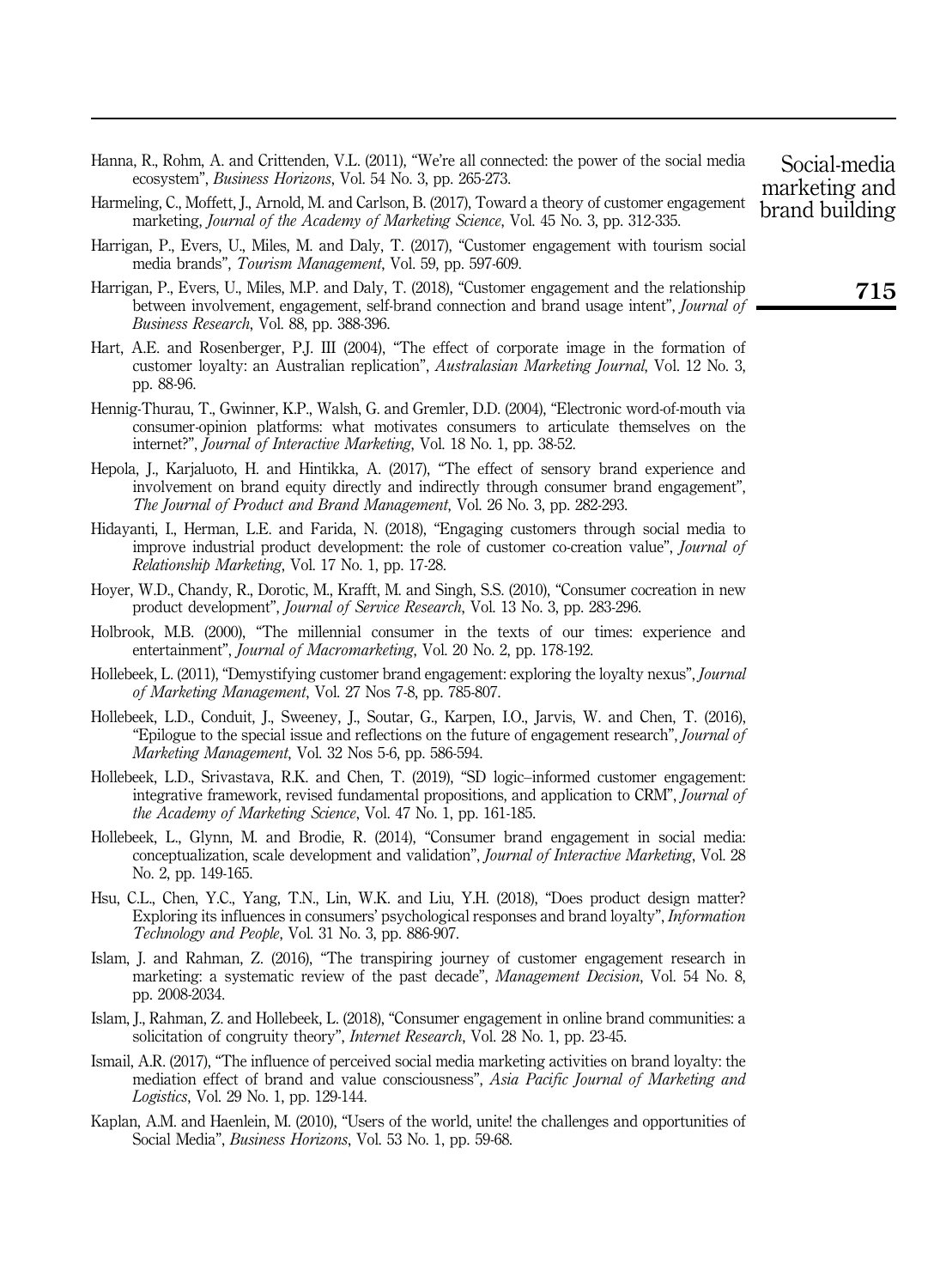| APIML |  |
|-------|--|
| 32.   |  |

- <span id="page-21-8"></span>Kaye, B.K. (2007), "Web site story: an exploratory study of blog use motivations", in Tremayne, M. (Ed.), Blogging, Citizenship and the Future of Media, Routledge, New York, NY, pp. 127-148.
- <span id="page-21-13"></span>Keller, K.L. (1993), "Conceptualizing, measuring, and managing customer-based brand equity", The Journal of Marketing, Vol. 57 No. 1, pp. 1-22.
- <span id="page-21-15"></span>Keller, K.L. (2001), "Building customer-based brand equity", Marketing Management, Vol. 10 No. 2, pp. 14-21.
- <span id="page-21-1"></span>Keller, K.L. (2009), "Building strong brands in a modern marketing communications environment", Journal of Marketing Communications, Vol. 15 Nos 2-3, pp. 139-155.
- <span id="page-21-14"></span>Keller, K.L. (2010), "Brand equity management in a multichannel, multimedia retail environment", Journal of Interactive Marketing, Vol. 24 No. 2, pp. 58-70.
- <span id="page-21-6"></span>Keller, K.L. (2013), Strategic Brand Management: Building, Measuring, and Managing Brand Equity, 4th ed., Prentice-Hall, London.
- <span id="page-21-4"></span>Keller, K.L. (2016), "Reflections on customer-based brand equity: perspectives, progress, and priorities", AMS Review, Vol. 6 Nos 1-2, pp. 1-16.
- <span id="page-21-19"></span>Kim, A.J. and Johnson, K.K. (2016), "Power of consumers using social media: examining the influences of brand-related user-generated content on Facebook", Computers in Human Behavior, Vol. 58, pp. 98-108.
- <span id="page-21-17"></span>Kim, A.J. and Ko, E. (2010), "Impacts of luxury fashion brand's social media marketing on customer relationship and purchase intention", Journal of Global Fashion Marketing, Vol. 1 No. 3, pp. 164-171.
- <span id="page-21-9"></span>Kim, A.J. and Ko, E. (2012), "Do social media marketing activities enhance customer equity? An empirical study of luxury fashion brand", *Journal of Business Research*, Vol. 65 No. 10, pp. 1480-1486.
- <span id="page-21-18"></span>Kim, J. and Lee, K.H. (2019), "Influence of integration on interactivity in social media luxury brand communities", Journal of Business Research, Vol. 99 June, pp. 422-429.
- <span id="page-21-12"></span>Kim, S.S., Choe, J.Y.J. and Petrick, J.F. (2018), "The effect of celebrity on brand awareness, perceived quality, brand image, brand loyalty, and destination attachment to a literary festival", *Journal* of Destination Marketing and Management, Vol. 9, pp. 320-329.
- <span id="page-21-3"></span>Knoll, J. (2016), "Advertising in social media: a review of empirical evidence", *International Journal of* Advertising, Vol. 35 No. 2, pp. 266-300.
- <span id="page-21-10"></span>Ko, E. and Megehee, C.M. (2012), "Fashion marketing of luxury brands: recent research issues and contributions", Journal of Business Research, Vol. 65 No. 10, pp. 1395-1398.
- <span id="page-21-11"></span>Krishnamurthy, A. and Kumar, S.R. (2018), "Electronic word-of-mouth and the brand image: exploring the moderating role of involvement through a consumer expectations lens", *Journal of Retailing* and Consumer Services, Vol. 43, pp. 149-156.
- <span id="page-21-7"></span>Kudeshia, C. and Kumar, A. (2017), "Social eWOM: does it affect the brand attitude and purchase intention of brands?", Management Research Review, Vol. 40 No. 3, pp. 310-330.
- <span id="page-21-0"></span>Kumar, V. and Pansari, A. (2016), "Competitive advantage through engagement", *Journal of Marketing* Research, Vol. 53 No. 4, pp. 497-514.
- <span id="page-21-5"></span>Kusumasondjaja, S. (2018), "The roles of message appeals and orientation on social media brand communication effectiveness: an evidence from Indonesia", Asia Pacific Journal of Marketing and Logistics, Vol. 30 No. 4, pp. 1135-1158.
- <span id="page-21-16"></span>Lam, J. and Duan, C.G. (2012), "A review of mobile learning environment in higher education sector of Hong Kong: technological and social perspectives", International Conference on Hybrid Learning, Springer, Berlin, Heidelberg, pp. 165-173.
- <span id="page-21-2"></span>Langaro, D., Rita, P. and de Fatima Salgueiro, M. (2018), "Do social networking sites contribute for building brands? Evaluating the impact of users' participation on brand awareness and brand attitude", Journal of Marketing Communications, Vol. 24 No. 2, pp. 146-168.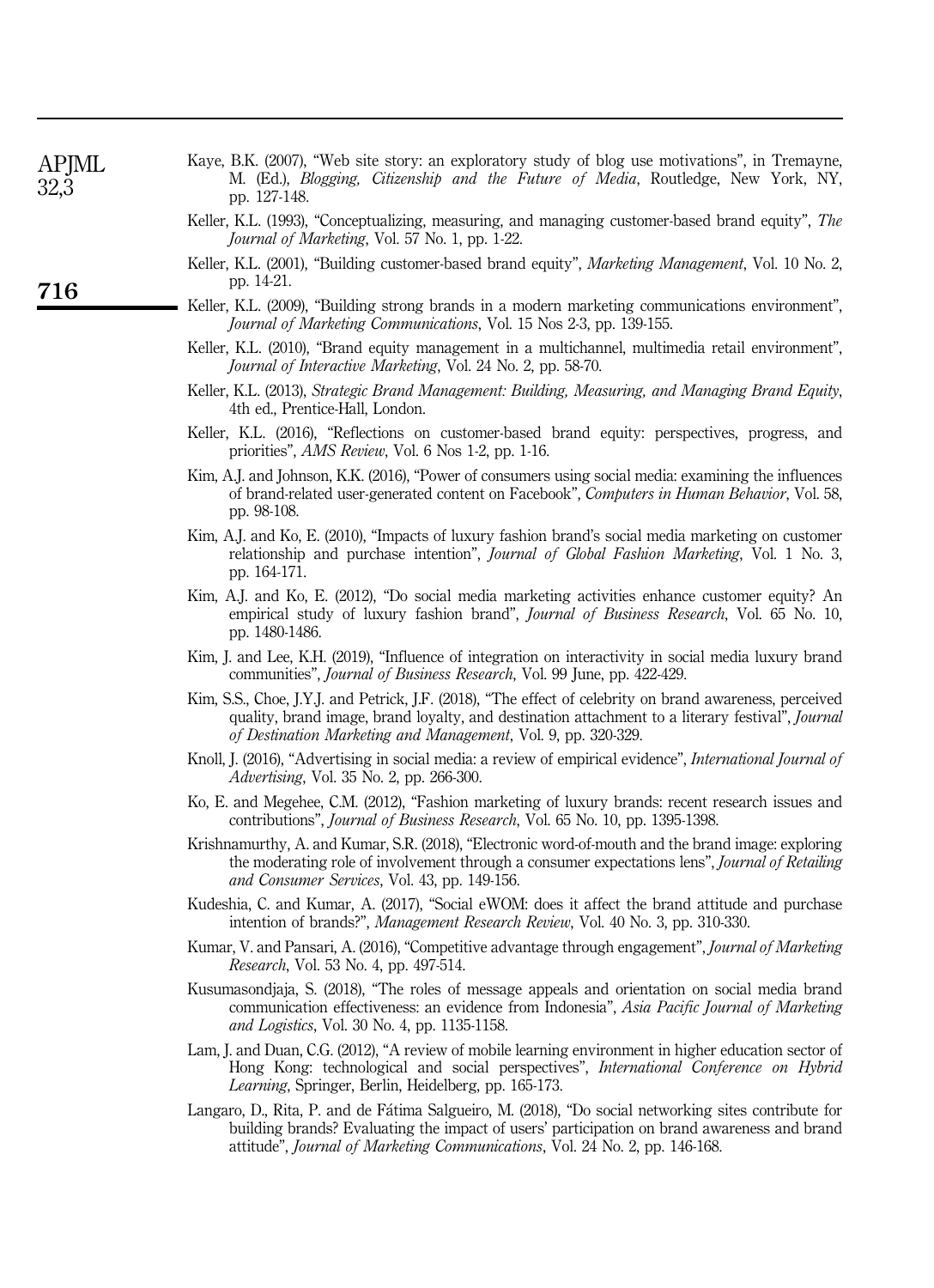- <span id="page-22-13"></span>Laroche, M., Habibi, M.R. and Richard, M.O. (2013), "To be or not to be in social media: how brand loyalty is affected by social media?", *International Journal of Information Management*, Vol. 33 No. 1, pp. 76-82.
- <span id="page-22-15"></span>Leckie, C., Nyadzayo, M. and Johnson, L. (2016), "Antecedents of consumer brand engagement and brand loyalty", Journal of Marketing Management, Vol. 32 Nos 5-6, pp. 558-578.
- <span id="page-22-7"></span>Lee, C.S. and Ma, L. (2012), "News sharing in social media: the effect of gratifications and prior experience", Computers in Human Behavior, Vol. 28 No. 2, pp. 331-339.
- <span id="page-22-19"></span>Lee, K. (2014), "Predictors of sustainable consumption among young educated consumers in Hong Kong", Journal of International Consumer Marketing, Vol. 26 No. 3, pp. 217-238.
- <span id="page-22-11"></span>Lee, M., Rodgers, S. and Kim, M. (2009), "Effects of valence and extremity of eWOM on attitude toward the brand and website", Journal of Current Issues and Research in Advertising, Vol. 31 No. 2, pp. 1-11.
- <span id="page-22-18"></span>Liao, Z. and Shi, X. (2009), "Consumer perceptions of internet-based e-retailing: an empirical research in Hong Kong", Journal of Services Marketing, Vol. 23 No. 1, pp. 24-30.
- <span id="page-22-5"></span>Liu, C. and Arnett, K.P. (2000), "Exploring the factors associated with web site success in the context of electronic commerce", Information and Management, Vol. 38 No. 1, pp. 23-33.
- <span id="page-22-4"></span>Liu, X., Shin, H. and Burns, A.C. (2019), "Examining the impact of luxury brand's social media marketing on customer engagement: using big data analytics and natural language processing", Journal of Business Research, doi: [10.1016/j.jbusres.2019.04.042.](https://doi.org/10.1016/j.jbusres.2019.04.042)
- <span id="page-22-3"></span>Mangold, W.G. and Faulds, D.J. (2009), "Social media: the new hybrid element of the promotion mix", Business Horizons, Vol. 52 No. 4, pp. 357-365.
- <span id="page-22-14"></span>Manthiou, A., Rokka, J., Godey, B. and Tang, L.R. (2016), "How social media marketing efforts influence brand equity creation and its consequences: the case of luxury brands", in Obal, M., Krey, N., Bushardt, C. (Eds), Let's Get Engaged! Crossing the Threshold of Marketing's Engagement Era, Developments in Marketing Science: Proceedings of the Academy of Marketing Science, Springer, Cham.
- <span id="page-22-6"></span>Manthiou, A., Chiang, L. and Tang, L.R. (2013), "Identifying and responding to customer needs on Facebook fan pages", International Journal of Technology and Human Interaction (IJTHI), Vol. 9 No. 3, pp. 36-52.
- <span id="page-22-16"></span>Manthiou, A., Tang, L.R. and Bosselman, R. (2014), "Reason and reaction: the dual route of the decision-making process on Facebook fan pages", Electronic Markets, Vol. 24 No. 4, pp. 297-308.
- <span id="page-22-9"></span>Martin, K. and Todorov, I. (2010), "How will digital platforms be harnessed in 2010, and how will they change the way people interact with brands?", Journal of Interactive Advertising, Vol. 10 No. 2, pp. 61-66.
- <span id="page-22-0"></span>Maslowska, E., Malthouse, E.C. and Collinger, T. (2016), "The customer engagement ecosystem", Journal of Marketing Management, Vol. 32 Nos 5-6, pp. 469-501.
- <span id="page-22-8"></span>Merrilees, B. (2016), "Interactive brand experience pathways to customer-brand engagement and value co-creation", The Journal of Product and Brand Management, Vol. 25 No. 5, pp. 402-408.
- <span id="page-22-17"></span>Merrilees, B., Miller, D., Gloria, L.G. and Tam, C.C.C. (2018), "Asian city brand meaning: a Hong Kong perspective", Journal of Brand Management, Vol. 25 No. 1, pp. 14-26.
- <span id="page-22-1"></span>Mollen, A. and Wilson, H. (2010), "Engagement, telepresence and interactivity in online consumer experience: reconciling scholastic and managerial perspectives", *Journal of Business Research*, Vol. 63 No. 9, pp. 919-925.
- <span id="page-22-2"></span>MSI (2018), 2018 - 2020 Research Priorities, Marketing Science Institute, Boston, Massachusetts, MA.
- <span id="page-22-10"></span>Muntinga, D.G., Moorman, M. and Smit, E.G. (2011), "Introducing COBRAs: exploring motivations for brand-related social media use", International Journal of Advertising, Vol. 30 No. 1, pp. 13-46.
- <span id="page-22-12"></span>Naaman, M., Becker, H. and Gravano, L. (2011), "Hip and trendy: characterizing emerging trends on Twitter", Journal of the Association for Information Science and Technology, Vol. 62 No. 5, pp. 902-918.

Social-media marketing and brand building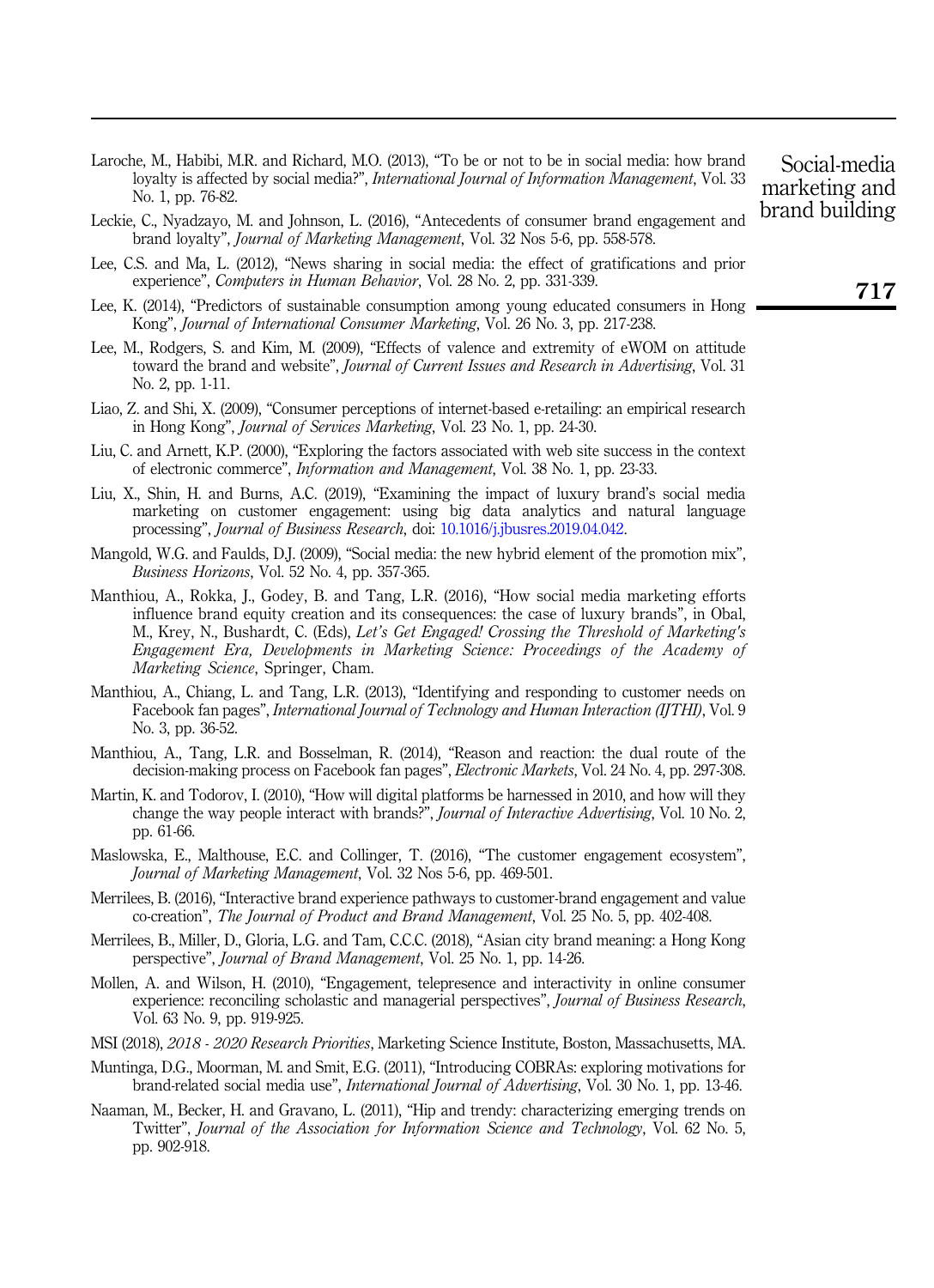<span id="page-23-14"></span>

| Ng, M. (2014), "Factor influencing Chinese youth consumers' acceptance of mobile marketing: |  |  |  |  |  |
|---------------------------------------------------------------------------------------------|--|--|--|--|--|
| consumer innovativeness, online trust and social influence", Hong Kong Shue Yan             |  |  |  |  |  |
| University, pp. 1-18.                                                                       |  |  |  |  |  |

- <span id="page-23-12"></span>Nguyen Van Thang, L., Conduit, J., Nguyen Hong Hai, D. and Nguyen, H. (2016), "The impact of social media engagement on customer brand perception: the mediating effect of electronic word-ofmouth", ANZMAC 2016: Marketing in Post-Disciplinary Era, University of Canterbury, New Zealand, pp. 351-358.
- <span id="page-23-16"></span>Nunnally, J.C. and Bernstein, I.H. (1994), Psychological Theory, McGraw-Hill, New York, NY.
- <span id="page-23-0"></span>Pansari, A. and Kumar, V. (2017), "Customer engagement: the construct, antecedents, and consequences", Journal of the Academy of Marketing Science, Vol. 45 No. 3, pp. 294-311.
- <span id="page-23-17"></span>Pentina, I., Guilloux, V. and Micu, A.C. (2018), "Exploring social media engagement behaviors in the context of luxury brands", Journal of Advertising, Vol. 47 No. 1, pp. 55-69.
- <span id="page-23-13"></span>Persson, N. (2010), "An exploratory investigation of the elements of B2B brand image and its relationship to price premium", Industrial Marketing Management, Vol. 39 No. 8, pp. 1269-1277.
- <span id="page-23-5"></span>Phan, M., Thomas, R. and Heine, K. (2011), "Social media and luxury brand management: the case of Burberry", Journal of Global Fashion Marketing, Vol. 2 No. 4, pp. 213-222.
- <span id="page-23-6"></span>Prasad, S., Garg, A. and Prasad, S. (2019), "Purchase decision of generation Y in an online environment", Marketing Intelligence and Planning, Vol. 37 No. 4, pp. 372-385.
- <span id="page-23-7"></span>Prasad, S., Gupta, I.C. and Totala, N.K. (2017), "Social media usage, electronic word of mouth and purchase-decision involvement", Asia-Pacific Journal of Business Administration, Vol. 9 No. 2, pp. 134-145.
- <span id="page-23-19"></span>Ramadan, Z., Farah, M.F. and Dukenjian, A. (2018), "Typology of social media followers: the case of luxury brands", Marketing Intelligence and Planning, Vol. 36 No. 5, pp. 558-571.
- <span id="page-23-9"></span>Reza Jalilvand, M. and Samiei, N. (2012), "The effect of electronic word of mouth on brand image and purchase intention: an empirical study in the automobile industry in Iran", Marketing Intelligence and Planning, Vol. 30 No. 4, pp. 460-476.
- <span id="page-23-15"></span>Ringle, C.M., Wende, S. and Becker, J.M. (2015), "SmartPLS 3, SmartPLS GmbH, boenningstedt", available at: [www.smartpls.com](http://www.smartpls.com).
- <span id="page-23-4"></span>Rohm, A., Kaltcheva, V.D. and Milne, G.R. (2013), "A mixed-method approach to examining brandconsumer interactions driven by social media", Journal of Research in Interactive Marketing, Vol. 7 No. 4, pp. 295-311.
- <span id="page-23-8"></span>Sangar, K. (2012), "Gucci – social media marketing strategies using internet and social networking sites", available at: [http://www.slideshare.net/AngelKritiSangar/gucci-social-mediamarketing](http://www.slideshare.net/AngelKritiSangar/gucci-social-mediamarketing-strategies-using-internet-social-networking-sites)[strategies-using-internet-social-networking-sites](http://www.slideshare.net/AngelKritiSangar/gucci-social-mediamarketing-strategies-using-internet-social-networking-sites) (accessed 27 February 2017).
- <span id="page-23-11"></span>Schivinski, B. and Dabrowski, D. (2015), "The impact of brand communication on brand equity through Facebook", Journal of Research in Interactive Marketing, Vol. 9 No. 1, pp. 31-53.
- <span id="page-23-1"></span>Schultz, D. and Peltier, J. (2013), "Social media's slippery slope: challenges, opportunities and future research directions", Journal of Research in Interactive Marketing, Vol. 7 No. 2, pp. 86-99.
- <span id="page-23-10"></span>Schulze, C., Schöler, L. and Skiera, B. (2015), "Customizing social media marketing", MIT Sloan Management Review, Vol. 56 No. 2, pp. 8-10.
- <span id="page-23-18"></span>Seo, E.J. and Park, J.W. (2018), "A study on the effects of social media marketing activities on brand equity and customer response in the airline industry", Journal of Air Transport Management, Vol. 66, pp. 36-41.
- <span id="page-23-2"></span>Shao, G. (2009), "Understanding the appeal of user–generated media: a uses and gratification perspective", Internet Research, Vol. 19 No. 1, pp. 7-25.
- <span id="page-23-3"></span>Shen, B. and Bissell, K. (2013), "Social media, social me: a content analysis of beauty companies' use of Facebook in marketing and branding", Journal of Promotion Management, Vol. 19 No. 5, pp. 629-651.

**APIML** 32,3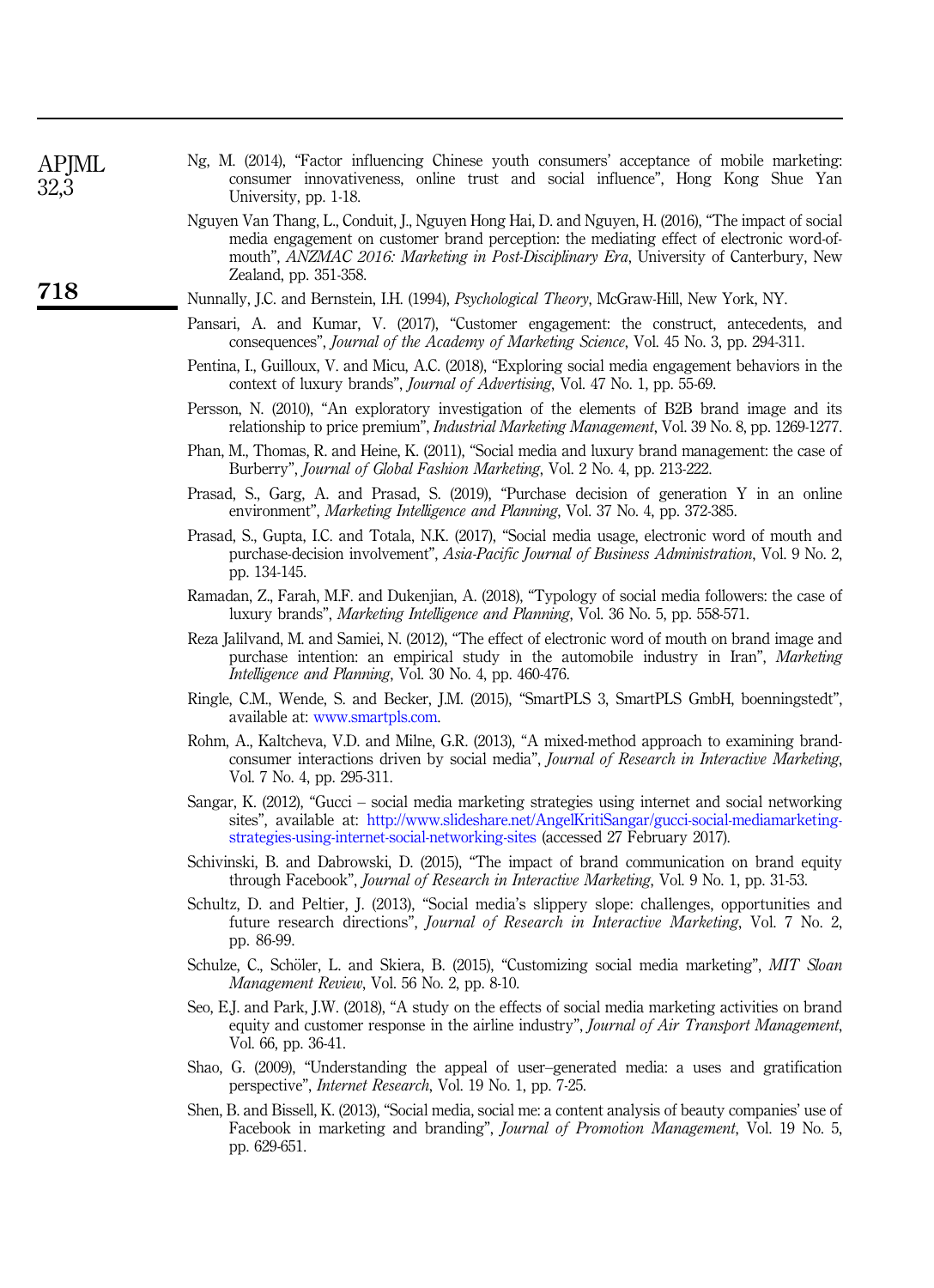- <span id="page-24-9"></span>Shih, C.C., Lin, T.M. and Luarn, P. (2014), "Fan-centric social media: the Xiaomi phenomenon in China", Business Horizons, Vol. 57 No. 3, pp. 349-358.
- <span id="page-24-18"></span>Sijoria, C., Mukherjee, S. and Datta, B. (2018), "Impact of the antecedents of eWOM on CBBE", Marketing Intelligence and Planning, Vol. 36 No. 5, pp. 528-542.
- <span id="page-24-12"></span>Simon, F. and Tossan, V. (2018), "Does brand-consumer social sharing matter? A relational framework of customer engagement to brand-hosted social media", Journal of Business Research, Vol. 85, pp. 175-184.
- <span id="page-24-2"></span>Solem, B.A.A. and Pedersen, P.E. (2016), "The effects of regulatory fit on customer brand engagement: an experimental study of service brand activities in social media", *Journal of Marketing* Management, Vol. 32 Nos 5-6, pp. 445-468.
- <span id="page-24-4"></span>Statista (2019a), "Global social network penetration rate as of January 2019, by region", available at: <https://www.statista.com/statistics/269615/social-network-penetration-by-region> (accessed 22 May 2019).
- <span id="page-24-5"></span>Statista (2019b), Active Social Network Penetration in Selected Countries as of January 2019, available at: [https://www.statista.com/statistics/282846/regular-social-networking-usage-penetration-worldwide](https://www.statista.com/statistics/282846/regular-social-networking-usage-penetration-worldwide-by-country)[by-country](https://www.statista.com/statistics/282846/regular-social-networking-usage-penetration-worldwide-by-country) (accessed 22 May 2019).
- <span id="page-24-16"></span>Statista (2019c), Number of smartphone users in Hong Kong from 2015 to 2022 (in millions), available at: <https://www.statista.com/statistics/494594/smartphone-users-in-hong-kong/> (accessed 22 Nov 2019).
- <span id="page-24-6"></span>Stelzner, A.M. (2014), "Social media marketing industry report (2014)", available at: [www.](www.socialmediaexaminer.com/report2014/) [socialmediaexaminer.com/report2014/](www.socialmediaexaminer.com/report2014/) (accessed 24 November 2018).
- <span id="page-24-13"></span>Su, J. (2016), "Examining the relationships among the brand equity dimensions: empirical evidence from fast fashion", Asia Pacific Journal of Marketing and Logistics, Vol. 28 No. 3, pp. 464-480.
- <span id="page-24-11"></span>Swani, K., Milne, G. and Brown, B.P. (2013), "Spreading the word through likes on Facebook: evaluating the message strategy effectiveness of Fortune 500 companies", Journal of Research in Interactive Marketing, Vol. 7 No. 4, pp. 269-294.
- <span id="page-24-15"></span>Tam, C. and Elliott, G. (2011), "Branding and product evaluation across Chinese regions", Marketing Intelligence and Planning, Vol. 29 No. 4, pp. 385-402.
- <span id="page-24-8"></span>Tess, P.A. (2013), "The role of social media in higher education classes (real and virtual)–A literature review", Computers in Human Behaviour, Vol. 29 No. 5, pp. 60-68.
- <span id="page-24-3"></span>Thoring, A. (2011), "Corporate tweeting: analysing the use of Twitter as a marketing tool by UK trade publishers", Publishing Research Quarterly, Vol. 27 No. 2, pp. 141-158.
- <span id="page-24-10"></span>Tugrul, T.O. (2015), "The effects of consumer social media marketing experiences on brand affect and brand equity", in Hajili, N. (Ed.), Handbook of Research on Integrating Social Media into Strategic Marketing, Business Science Reference, Hershey, Pennsylvania, PA, pp. 73-87.
- <span id="page-24-7"></span>Valos, M.J., Maplestone, V.L., Polonsky, M.J. and Ewing, M. (2017), "Integrating social media within an integrated marketing communication decision-making framework", Journal of Marketing Management, Vol. 33 Nos 17-18, pp. 1522-1558.
- <span id="page-24-0"></span>Van Doorn, J., Lemon, K., Mittal, V., Nass, S., Pick, D., Pirner, P. and Verhoef, P. (2010), "Customer engagement behavior: theoretical foundations and research directions", Journal of Service Research, Vol. 13 No. 3, pp. 253-266.
- <span id="page-24-14"></span>Villarejo-Ramos, A.F. and Sanchez-Franco, M.J. (2005), "The impact of marketing communication and price promotion on brand equity", Journal of Brand Management, Vol. 12 No. 6, pp. 431-444.
- <span id="page-24-1"></span>Vivek, S., Beatty, S. and Morgan, R. (2012), "Customer engagement: exploring customer relationships beyond purchase", Journal of Marketing Theory and Practice, Vol. 20 No. 2, pp. 122-146.
- <span id="page-24-17"></span>Vock, M., Dolen, W.V. and Ruyter, K.D. (2013), "Understanding willingness to pay for social network sites", Journal of Service Research, Vol. 16 No. 3, pp. 311-325.

Social-media marketing and brand building